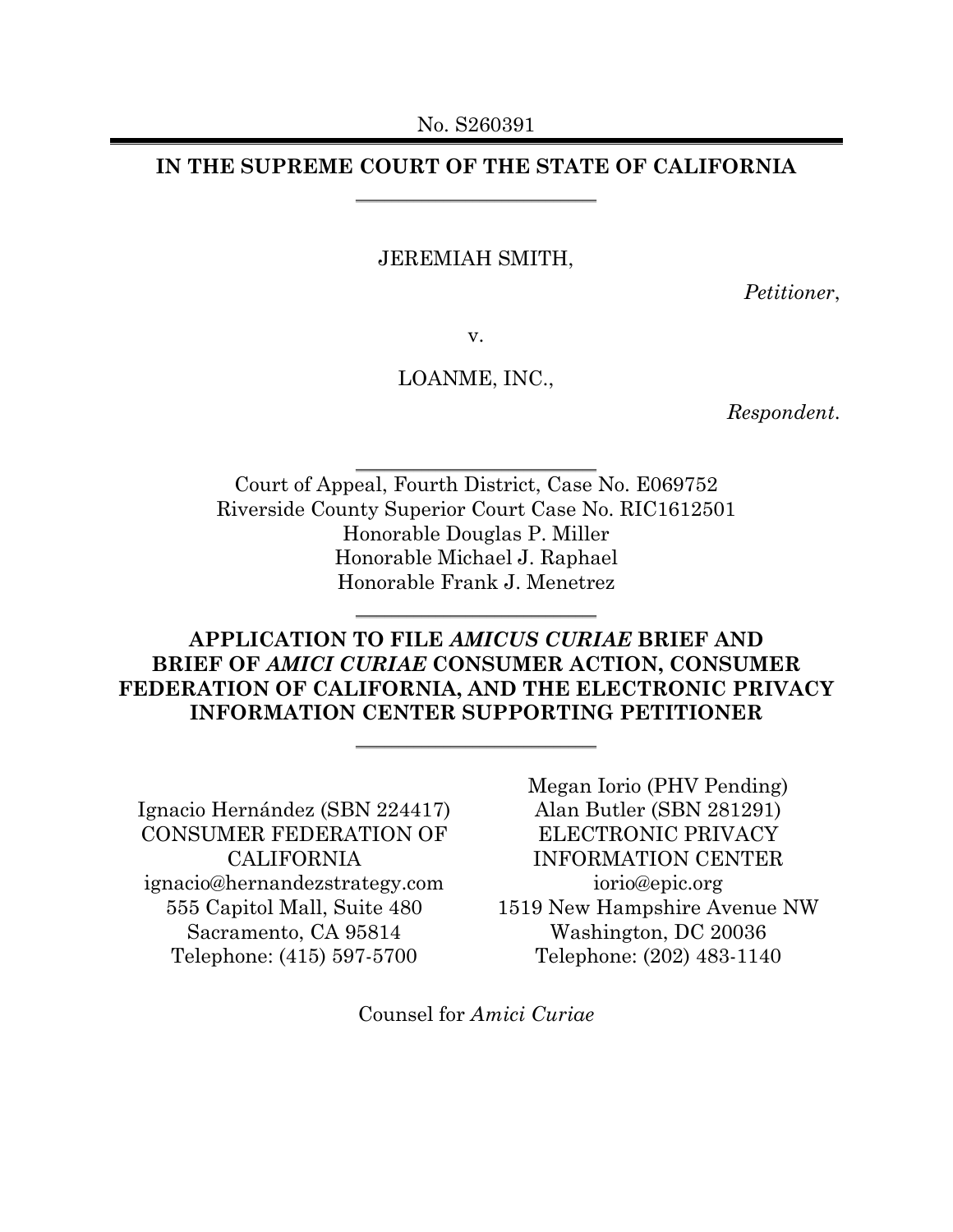## **CERTIFICATE OF INTERESTED ENTITIES OR PERSONS**

Pursuant to California Rule of Court 8.208, *amici curiae* are 501(c)(3) non-profit entities in which no other person or entity has an ownership interest of 10 percent or more. *Amici* know of no other person or entity that has a financial or other interest in the outcome of the proceedings.

Dated: July 20, 2020 Respectfully submitted,

*/s/ Ignacio Hernández*  Ignacio Hernández (SBN 224417) CONSUMER FEDERATION OF CALIFORNIA ignacio@hernandezstrategy.com 555 Capitol Mall, Suite 480 Sacramento, CA 95814 Telephone: (415) 597-5700

Megan Iorio (PHV Pending) Alan Butler (SBN 281291) ELECTRONIC PRIVACY INFORMATION CENTER iorio@epic.org 1519 New Hampshire Avenue NW Washington, DC 20036 Telephone: (202) 483-1140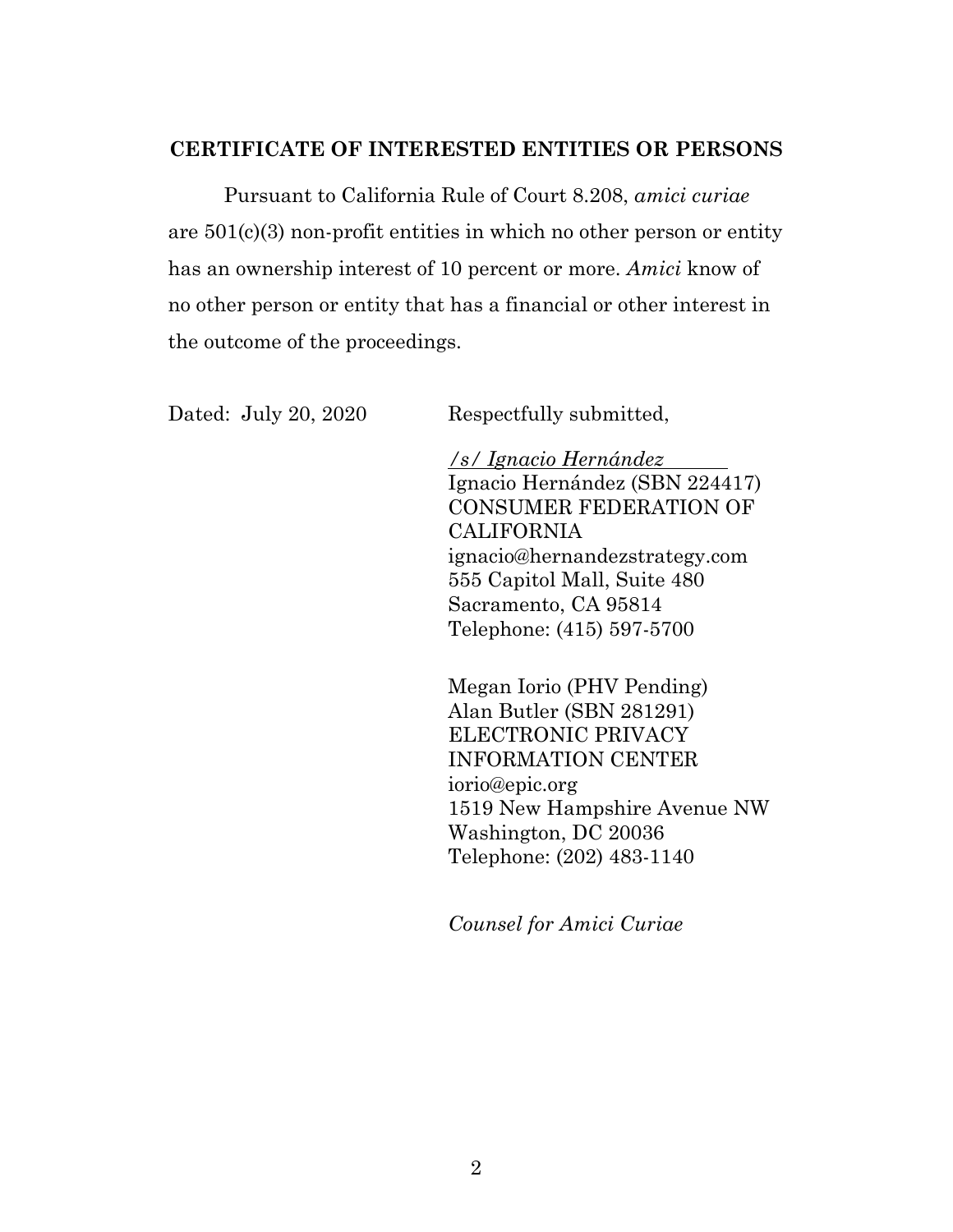### **APPLICATION TO FILE** *AMICUS CURIAE* **BRIEF**

Under California Rules of Court rule 8.520(f), Consumer Action, the Consumer Federation of California, and the Electronic Privacy Information Center request leave to file the attached *amicus curiae* brief in support of appellant Jeremiah Smith.[1](#page-2-0) The brief will aid the Court in understanding the unique privacy risks of call recording, the need to require specific consent by all parties to record a call, and the privacy implications of the lower court's rule, particularly in our current society of remote school, work, and life.

Consumer Action has been a champion of underrepresented consumers nationwide since 1971. A non-profit  $501(c)(3)$ organization, Consumer Action focuses on consumer education and advocacy for consumers in the media and before lawmakers to advance consumer rights and promote industry-wide change. In 2019-2020, the organization participated in more than 80 advocacy coalitions, including two groups specifically focused on privacy rights.

To empower consumers to assert their rights in the marketplace, Consumer Action provides a range of educational resources. The organization's extensive library of free publications offers in-depth information on many topics including

<span id="page-2-0"></span><sup>1</sup> Under Cal. Rule of Court rule 8.520(f)(4), *amici* certify that no party or counsel for any party authored this brief, participated in its drafting, or made any monetary contributions intended to fund the preparation or submission of the brief. *Amici* certify that no other person or entity other than the *amici* and their counsel authored or made any monetary contribution intended to fund the preparation or submission of the brief.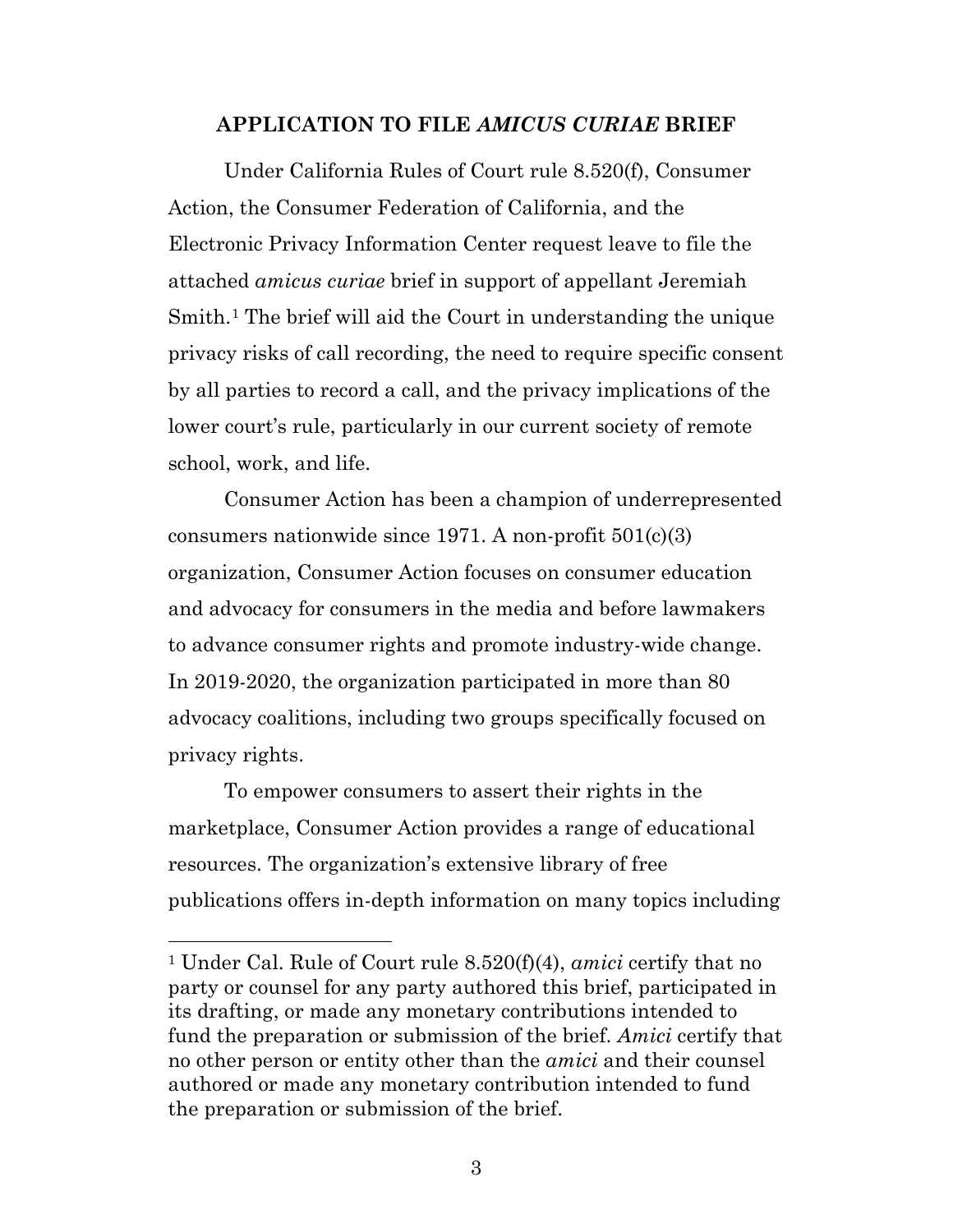telecommunications and privacy, while its free hotline provides advice and referrals on the same range of issues.

Consumer Action has long worked to protect consumer privacy through advocacy and education. It bases its work on the belief that every person has the right to privacy in their homes, their communications, their commercial and financial dealings, and their personal affairs. Consumer Action works with many coalitions and organizations to address areas of concern regarding consumer privacy, including robocalls, medical privacy, data brokers, social media, security surveillance, internet tracking, geolocation systems, and facial recognition, to name a few. The organization works actively in pursuit of baseline privacy principles for future U.S. legislation that would give individuals significant control over who may access, share or sell their data online; would grant consumers the opportunity to correct data; and would establish strong consumer rights of recourse for privacy violations.

Consumer Action's advocacy efforts include outreach to the Federal Trade Commission and Federal Communications Commission to retain and strengthen regulations and enforcement actions that protect consumers from unwanted robocalls and texts and broadband and telephone privacy violations.

Since 1960, the non-profit Consumer Federation of California ("CFC") has worked to improve state and federal consumer protection laws. CFC has worked on numerous privacyrelated matters, including strengthening and protecting medical,

4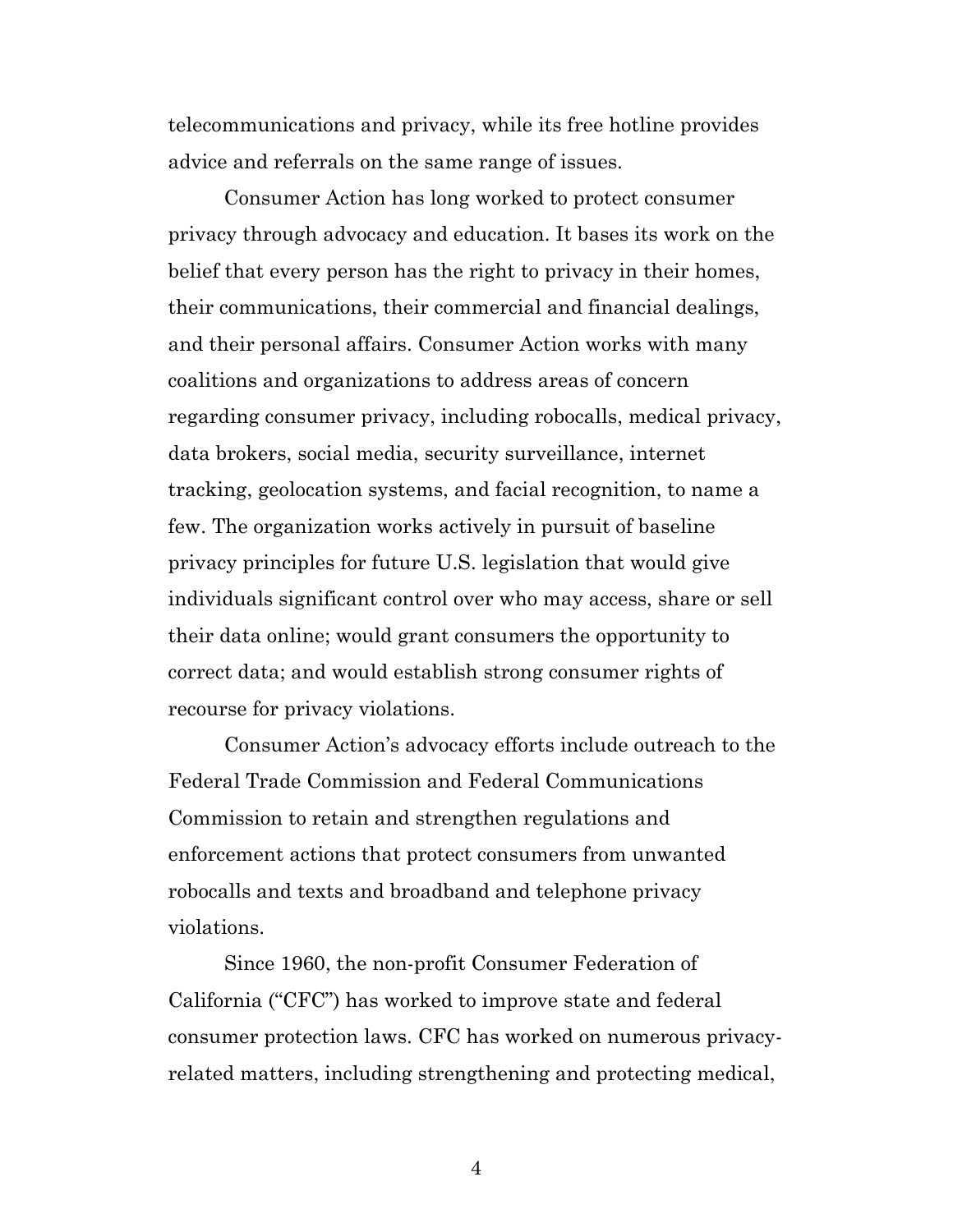credit card, financial, children's, motorist and biometric privacy protections, data breach notice laws, and protections against identity theft. CFC has participated in hearings of the California Public Utilities Commission and the California Department of Insurance that led to promulgation of utility ratepayer and insurance policyholder privacy regulations. CFC was a founding member of Californians for Privacy Now, a coalition that helped to win enactment of the nation's strongest financial privacy law (Senate Bill 1 - Speier; Chapter 791, Statutes of 2003). In 2015, CFC spearheaded the successful opposition to AB 925 (Low), which would have eviscerated the California Invasion of Privacy Act, Penal Code § 632.7. In 2017, CFC worked with Assemblymember Eggman, who amended her AB 413 to establish a very narrow exception to the two-party consent law in cases involving call recording to obtain evidence of domestic violence (Chapter 191, Statutes of 2017).

The Electronic Privacy Information Center ("EPIC") is a public interest research center in Washington, D.C., established in 1994 to focus public attention on emerging privacy issues.[2](#page-4-0) EPIC routinely participates as *amicus curiae* in cases concerning consumer privacy. *See, e.g.*, Brief for EPIC et al. as *Amici Curiae* Supporting Petitioner, *Barr. v Am. Ass. of Political Consultants*, 140 S. Ct. 812 (2020) (No. 19-631) (arguing that the Telephone Consumer Protection Act ("TCPA") is constitutional); Brief for EPIC as *Amicus Curiae* Supporting Petitioner, *LinkedIn v. hiQ* 

<span id="page-4-0"></span><sup>2</sup> EPIC Appellate Advocacy Fellow Melodi Dincer and IPIOP clerks Margaret Foster and Serena Wong contributed to this brief.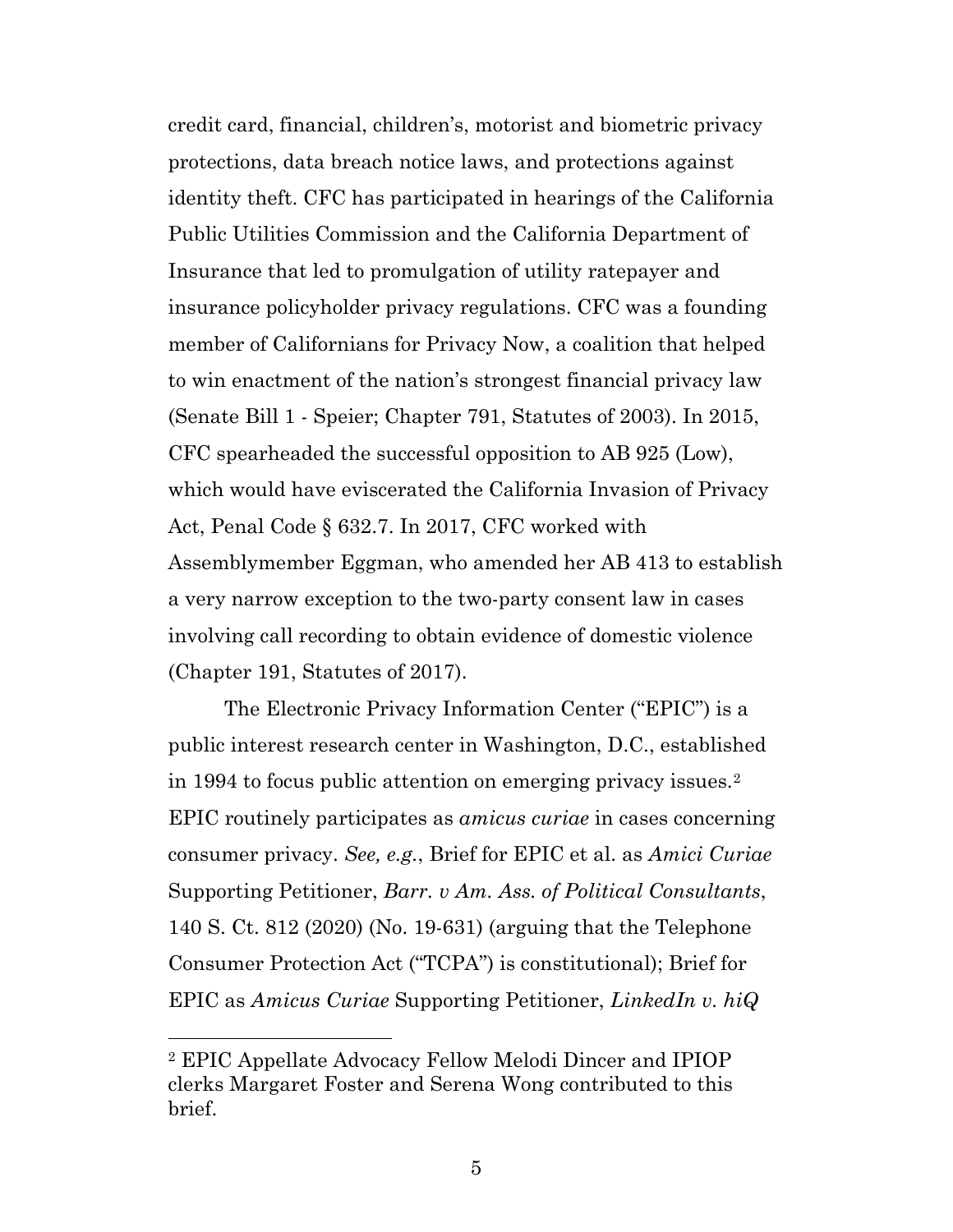*Labs*, (No. 19-1116) (U.S. filed Apr. 13, 2020) (arguing that electronic service providers must be able to limit web scraping to protect user privacy); Brief for EPIC as *Amicus Curiae*  Supporting Respondents, *PDR Network v. Carlton & Harris Chiropractic*, 139 S. Ct. 2051 (2019) (No. 17-1705) (arguing that TCPA defendants should not be able to challenge FCC interpretations of the TCPA outside the review process Congress established); Brief for EPIC et al. as *Amici Curiae* Supporting Respondent, *Spokeo, Inc. v. Robins*, 136 S. Ct. 1540 (2016) (No. 13-1339) (arguing that violation of statutory privacy rights confers Article III standing); Brief of EPIC et al. as *Amici Curiae* Supporting Petitioner, *Maracich v. Spears*, 570 U.S. 48 (2013) (No. 12-25) (arguing that the scope of the litigation exception to the Driver's Privacy Protection Act should be narrow); Brief for EPIC et al. as *Amici Curiae* Supporting Petitioners, *Sorrell v. IMS Health*, 564 U.S. 552 (2011) (No. 10-779) (arguing that a Vermont law restricting use of prescriber-identifying data protected patient privacy).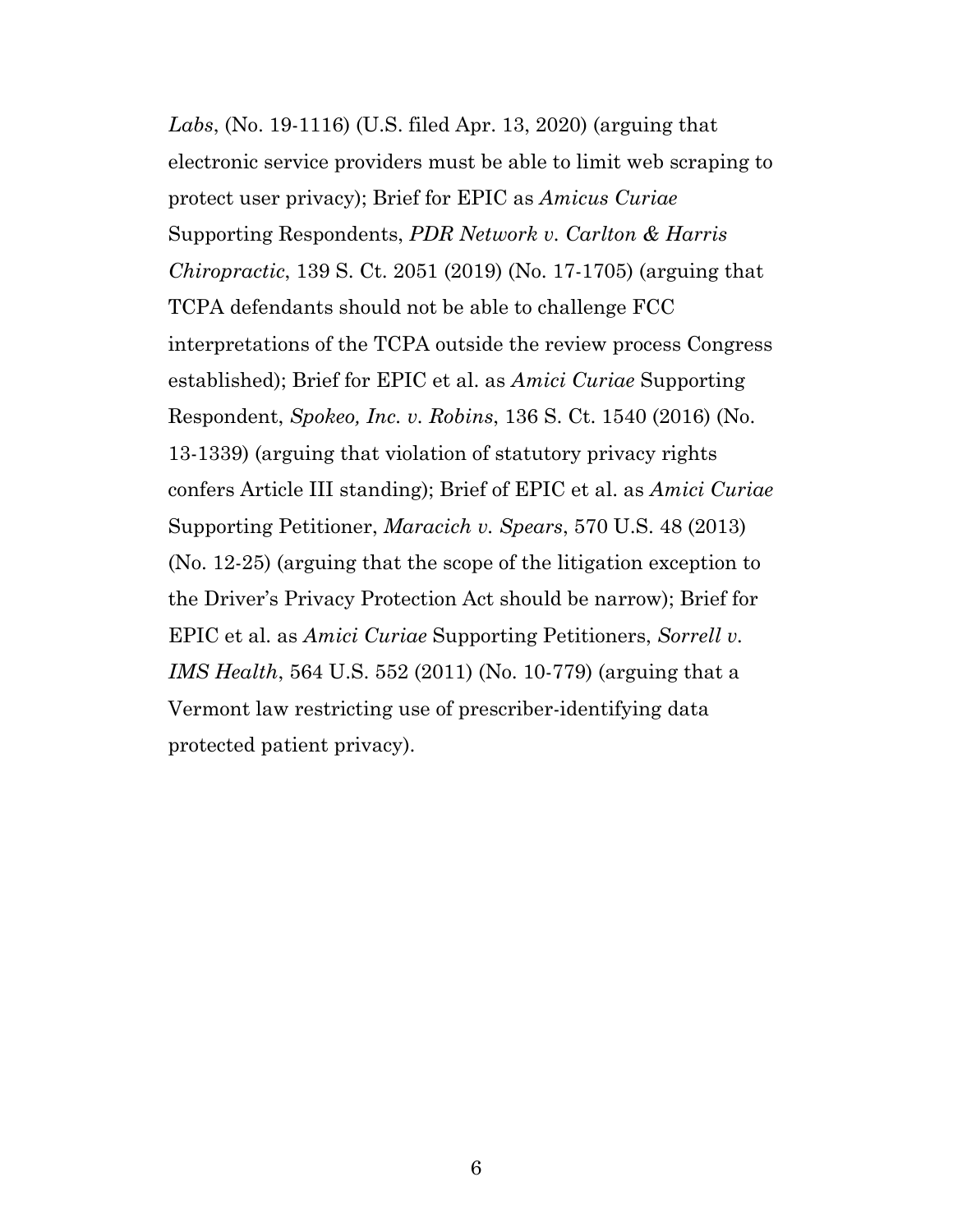## **CONCLUSION**

Amici respectfully request that the Court grant the application to file this *amicus curiae* brief.

Dated: July 20, 2020 Respectfully submitted,

*/s/ Ignacio Hernández*  Ignacio Hernández (SBN 224417) CONSUMER FEDERATION OF CALIFORNIA ignacio@hernandezstrategy.com 555 Capitol Mall, Suite 480 Sacramento, CA 95814 Telephone: (415) 597-5700

Megan Iorio (PHV Pending) Alan Butler (SBN 281291) ELECTRONIC PRIVACY INFORMATION CENTER iorio@epic.org 1519 New Hampshire Avenue NW Washington, DC 20036 Telephone: (202) 483-1140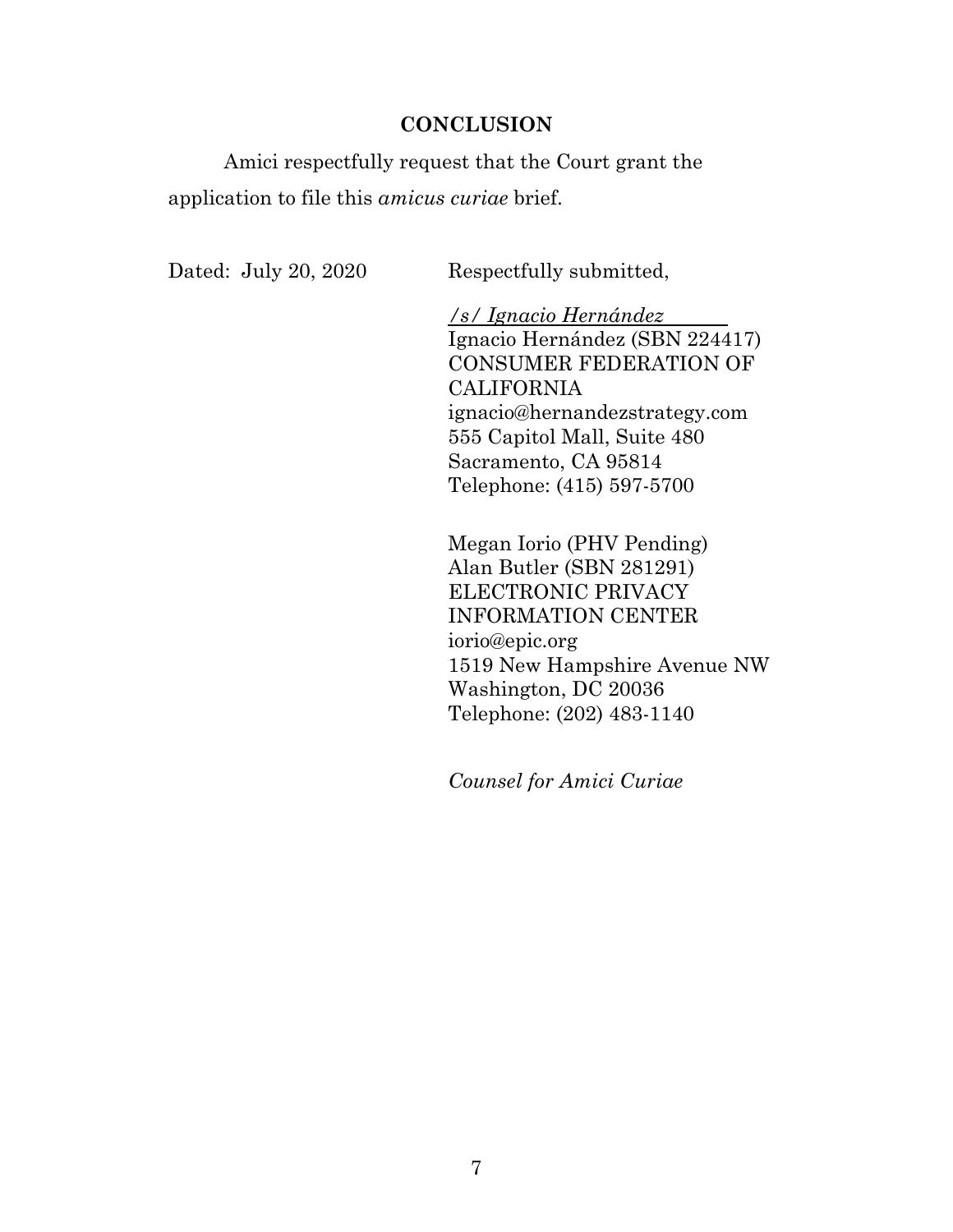# **TABLE OF CONTENTS**

|     | CERTIFICATE OF INTERESTED ENTITIES OR PERSONS  2                                                                               |  |  |
|-----|--------------------------------------------------------------------------------------------------------------------------------|--|--|
|     | APPLICATION TO FILE AMICUS CURIAE BRIEF  3                                                                                     |  |  |
|     |                                                                                                                                |  |  |
|     |                                                                                                                                |  |  |
|     |                                                                                                                                |  |  |
| Ι.  | Requiring meaningful consent by all parties to the recording<br>of a call is consistent with fundamental principles of privacy |  |  |
| II. | Phone and video calls have become more pervasive, and more<br>personal, during the COVID-19 pandemic and are predicted         |  |  |
|     |                                                                                                                                |  |  |
|     |                                                                                                                                |  |  |
|     |                                                                                                                                |  |  |
|     |                                                                                                                                |  |  |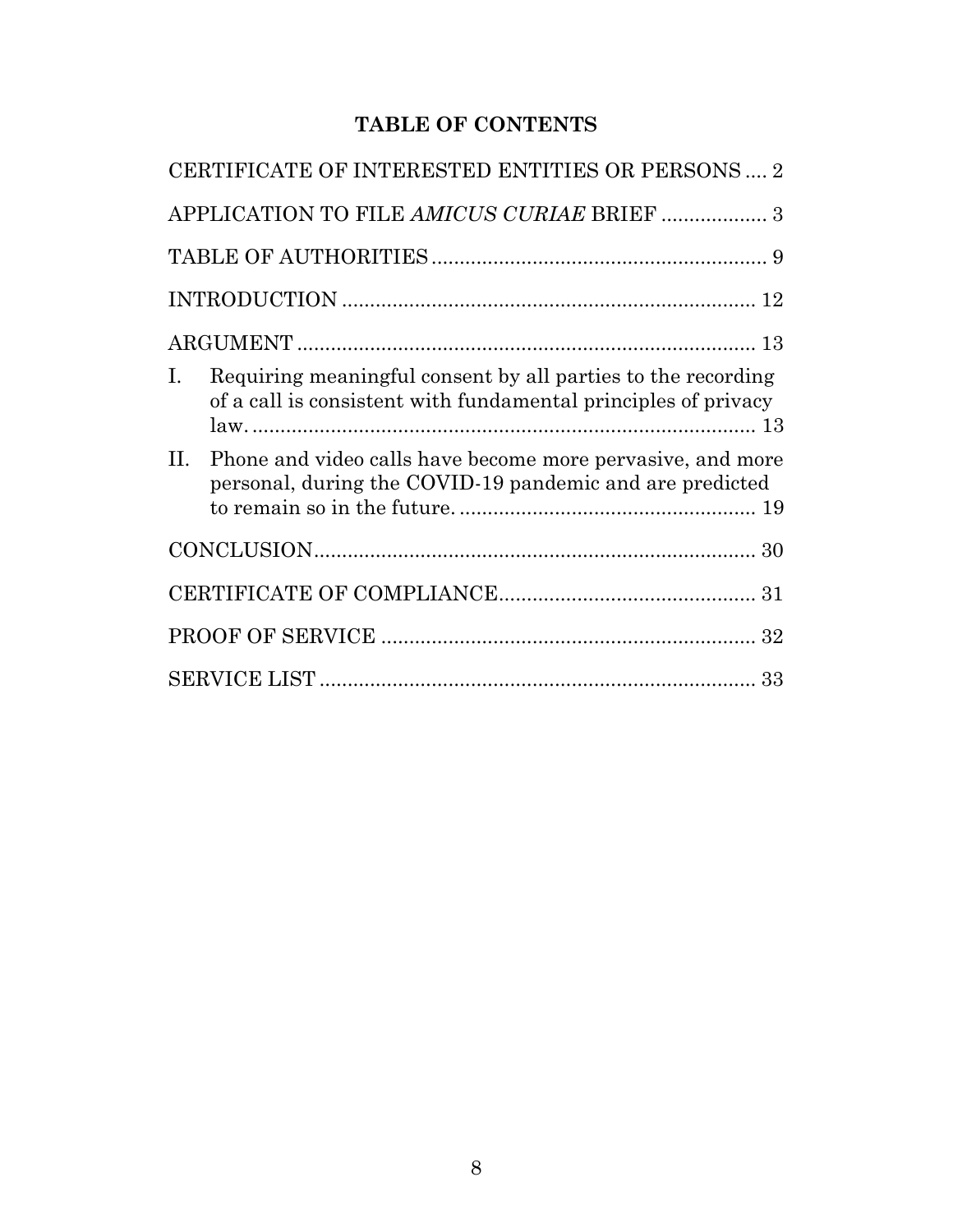| Cases                                                                                                                     |
|---------------------------------------------------------------------------------------------------------------------------|
|                                                                                                                           |
| <b>Statutes</b>                                                                                                           |
|                                                                                                                           |
| <b>Other Authorities</b>                                                                                                  |
| Aaron Morrison, <i>Black Lives Matter Movement Plans Virtual</i>                                                          |
|                                                                                                                           |
| Alan Westin, Science, Privacy, and Freedom: Issues and<br><i>Proposals for the 1970s, Part II, 66 Colum. L. Rev. 1205</i> |
| Amnesty International, Transitioning to Virtual Activism:<br>Tips for Effective and Engaging Online Meetings, Medium      |
| Anita L. Allen & Marc Rotenberg, Privacy Law & Society (3d)                                                               |
| Apowersoft Ltd., Free Online Screen Recorder (2020) 29                                                                    |
| Biz Carson, What It Feels Like to Be Laid Off on Zoom                                                                     |
|                                                                                                                           |
| Carly Johannson, What Is the Live! Feature on Plenty of                                                                   |
| Cecilia Kang, The Humble Phone Call Has Made a<br>Comeback, N.Y. Times (Apr. 9, 2020) 19, 20, 21                          |
| Daniel Rozansky & Crystal Jones, Consider Legal<br>Ramifications Before Recording Video Calls, Law 360 (Apr.              |
| Dep't of Health, Education, & Welfare, Records, Computers                                                                 |
| Drew Harwell, Mass School Closures in the Wake of the<br>Coronavirus are Driving a New Wave of Student                    |
|                                                                                                                           |
|                                                                                                                           |

# **TABLE OF AUTHORITIES**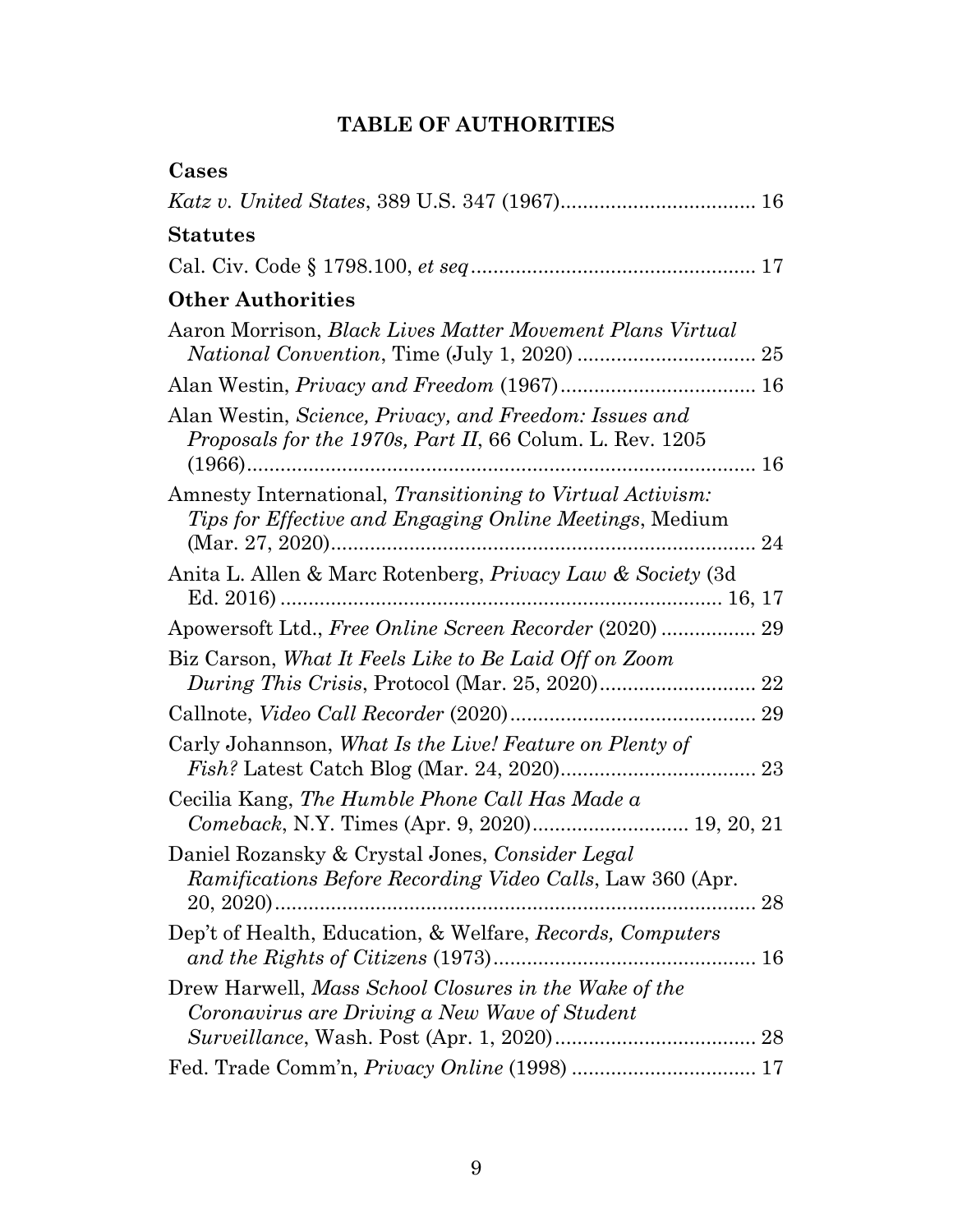| Giovanni Russonello & Sarah Lyall, Surprising Poll Results:<br>People Are Now Happy to Pick Up the Phone, N.Y. Times                         |
|----------------------------------------------------------------------------------------------------------------------------------------------|
|                                                                                                                                              |
|                                                                                                                                              |
| Jack Kelly, Uber Lays Off 3,500 Employees Over a Zoom                                                                                        |
| Julia Sklar, 'Zoom Fatigue' Is Taxing the Brain. Here's Why                                                                                  |
| Julie Creswell, Mass Firing on Zoom Is Latest Sign of<br><i>Weight Watchers Unrest, N.Y. Times (May 22, 2020)  23</i>                        |
| Katherine Bindley, <i>Call Me Anytime</i> No, <i>Really</i> , <i>We're</i><br>All Answering the Phone Again, Wall St. J. (Mar. 26, 2020)  20 |
| Lexi Sydow, <i>Video Conferencing Apps Surge from</i>                                                                                        |
| Macy Bayern, Zoom Grew By 574% In Less Than Two<br>Months, But Skype for Business Reigns Supreme, Tech                                       |
| Megan Brenan, U.S. Workers Discovering Affinity for Remote                                                                                   |
| Mohana Ravindranath, Why Virtual Care Will Outlast the                                                                                       |
| Monic Chin, Exam Anxiety: How Remote Test-Proctoring Is                                                                                      |
| Neil Richards & Woodrow Hartzog, The Pathologies of                                                                                          |
| Oleg Bestsenny, et al., Telehealth: A Quarter-Trillion-Dollar<br><i>Post-COVID-19 Reality?</i> McKinsey & Co. (May 29, 2020)  26             |
| Ronald Orol, After the Pandemic, Teleconferencing and E-<br><i>learning Could Be the New Normal</i> , Ctr. Int'l Governance<br>29            |
| Ryan Grim & Jon Schwarz, A Short History of U.S. Law<br><i>Enforcement Infiltrating Protests, Intercept (June 2, 2020) 25</i>                |
| Sam Levin, Los Angeles Police Spied On Anti-Trump                                                                                            |
| Samuel D. Warren & Louis D. Brandeis, The Right to                                                                                           |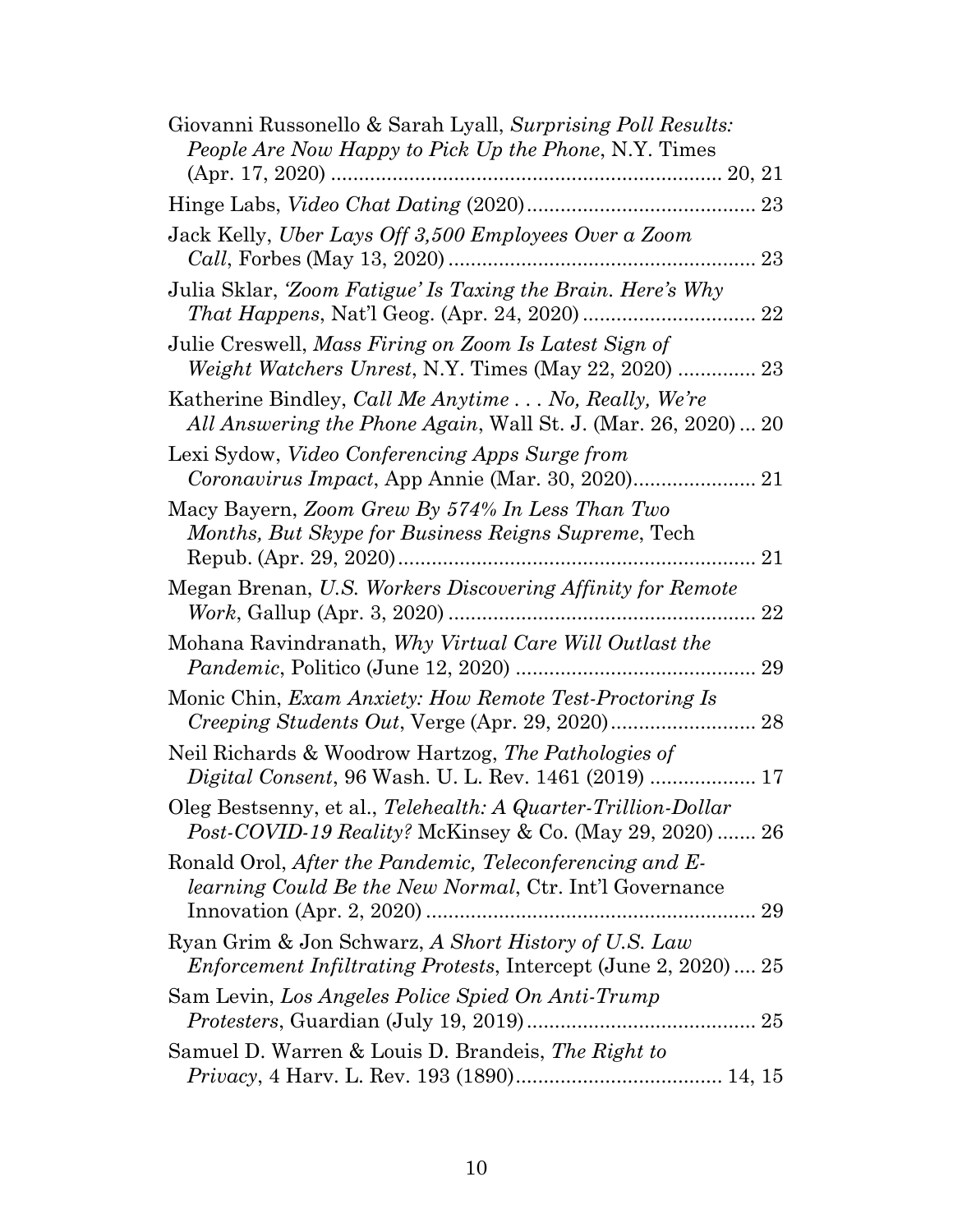| Stephanie Zimmerman, Divorce Lawyers Say Technology<br>Changes May Outlive the COVID-19 Pandemic, ABA J.                                                            |
|---------------------------------------------------------------------------------------------------------------------------------------------------------------------|
| 24                                                                                                                                                                  |
| Susan Grajek, EDUCAUSE COVID-19 QuickPoll Results:<br>Grading and Proctoring, Educause Rev. (Apr. 10, 2020) 27                                                      |
|                                                                                                                                                                     |
| Talib Visram, Can You Keep an Activist Campaign Running<br>During a Pandemic? March for Our Lives Is Trying, Fast<br>25                                             |
| TechSmith Corp., Screen Capture and Recording Software<br>29                                                                                                        |
| The League, Say Goodbye to Bad First Dates, Say Hello to<br>23                                                                                                      |
| U.S. Dep't of Health & Human Servs., Notification of<br><b>Enforcement Discretion for Telehealth Remote</b><br>Communications During the COVID-19 Nationwide Public |
| Verizon, Verizon Delivers Network Reliability During<br>COVID-19 While Accelerating 5G Deployments (June 11,                                                        |
| Verizon, Verizon's COVID-19 Network Reliability Report                                                                                                              |
| Wendi C. Thomas, The Police Have Been Spying On Black<br>Reporters and Activists for Years. I Know Because I'm One                                                  |
| Whitfield Diffie & Susan Landau, <i>Privacy on the Line</i> (2007) 18                                                                                               |
| Zoe Schiffer, Saying T Do' Over Zoom, Verge (Apr. 1, 2020) 23                                                                                                       |
| Zoom Help Ctr., Recording Notifications (2020)  29                                                                                                                  |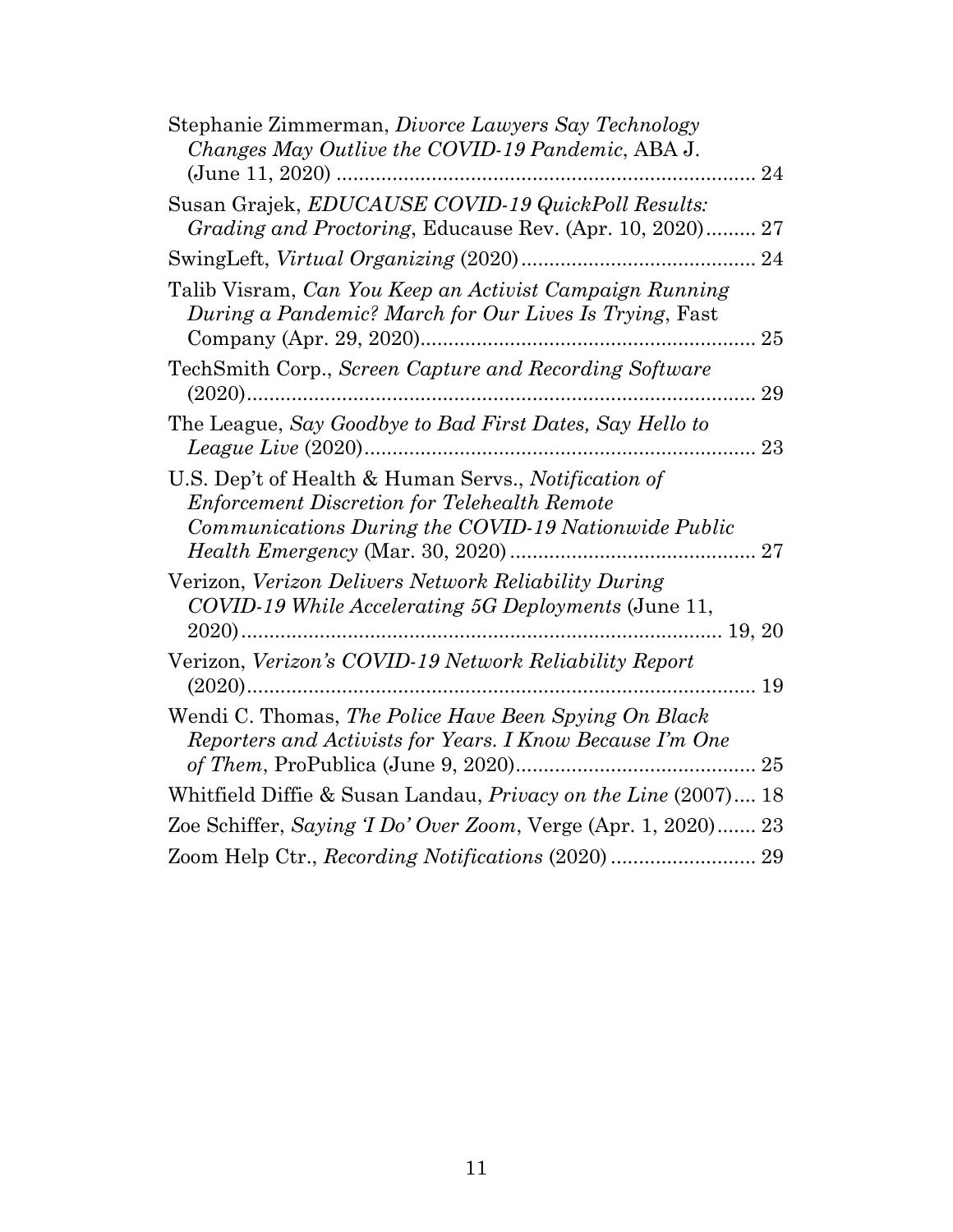#### **INTRODUCTION**

The State of California has long been a leader on privacy, and the state's privacy laws are some of the strongest in the nation. California has traditionally protected privacy through statutory, constitutional, and common law rights, and more recently was the first state to enact comprehensive consumer data protection legislation. California was also one of the first states to require that all parties consent to the recording of a call. But the lower court's decision would turn California into a oneparty consent state and, if upheld, Californians will lose one of their key privacy rights: the right to control who records—and, thus, has the power to disclose—their telephone conversations.

Modern privacy law recognizes the right of individuals to control their private information. The origins of this right date back to the late nineteenth century, when Samuel Warren and Louis Brandeis first outlined a general right of each individual to control the reproduction of their image and disclosure of their private information. From the beginning, reproduction and disclosure of personal information required the consent of the individual. The subsequent development of the right to privacy distributed rights and obligations based on specific information practices—collection, use, retention, and disclosure—and required, at a minimum, meaningful consent of an individual to authorize those practices. Because recording a call creates a record of the contents of the call, while merely listening to a call does not, California and other states require the meaningful

12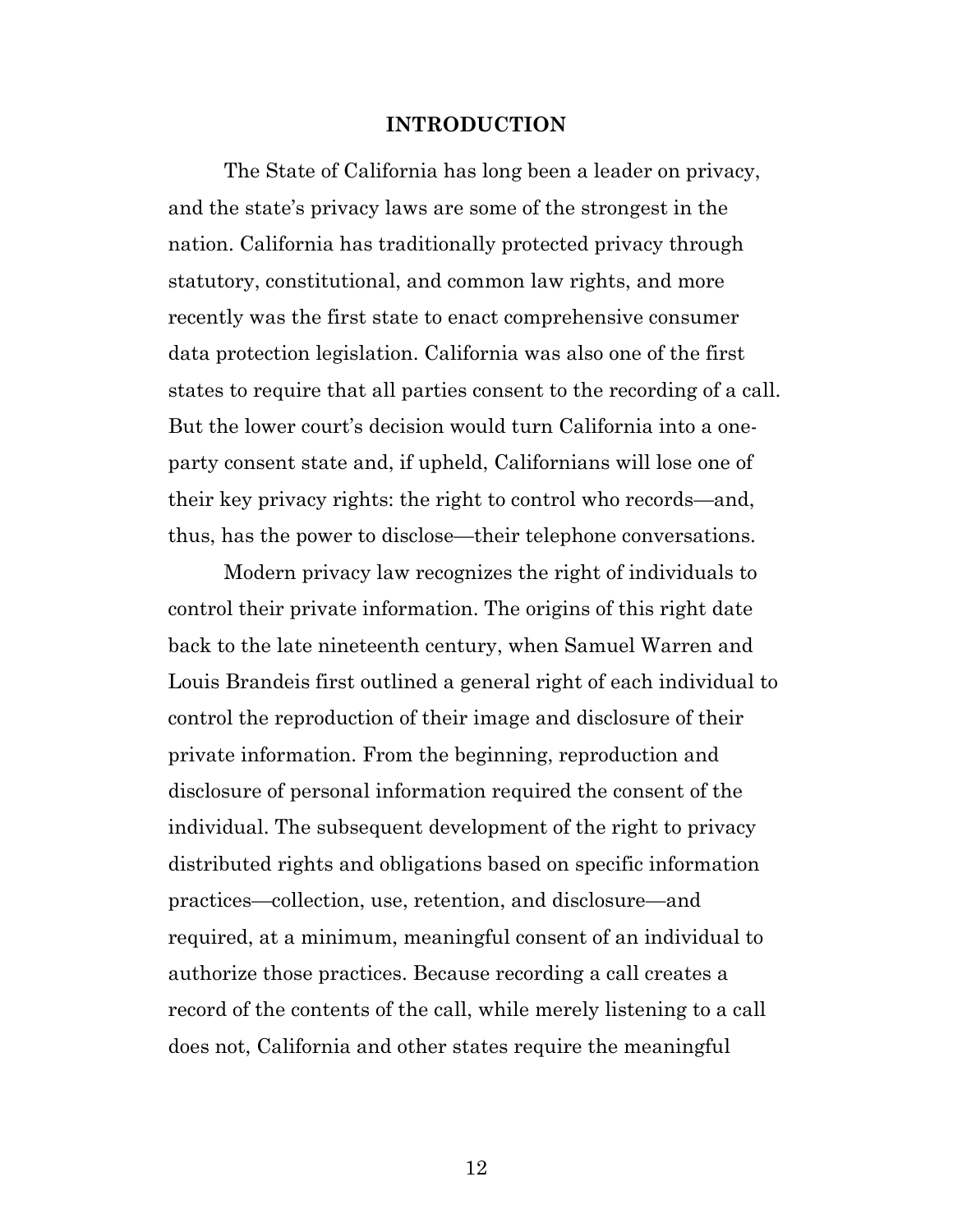consent of all parties to a call before it can be recorded or intercepted.

The need to preserve California's all-party consent law is more urgent now than ever before. With the COVID-19 pandemic, millions of Californians have been forced to conduct their personal and business lives remotely, relying on voice and video calls to complete their work, to pursue their education, to preserve their relationships, and to maintain basic human connections. The increased use of call technology exacerbates the risk that private communications—concerning issues of political involvement, health and other private matters, or sensitive financial data—could be recorded and disclosed against an individual's will. That is precisely what the California Invasion of Privacy Act ("CIPA") was enacted to prevent, and this Court should preserve those protections.

#### **ARGUMENT**

# **I. Requiring meaningful consent by all parties to the recording of a call is consistent with fundamental principles of privacy law.**

The central purpose of privacy law is to vest individuals with rights to control their personal information and impose corresponding obligations on entities that seek to collect, use, or disclose personal data. To this end, privacy laws distinguish between different data practices—collection, use, retention, and disclosure—and recognizes rights and obligations for each. The act of recording a call poses unique threats to privacy because a permanent record of the private communication can be made surreptitiously without the consent, or even knowledge, of the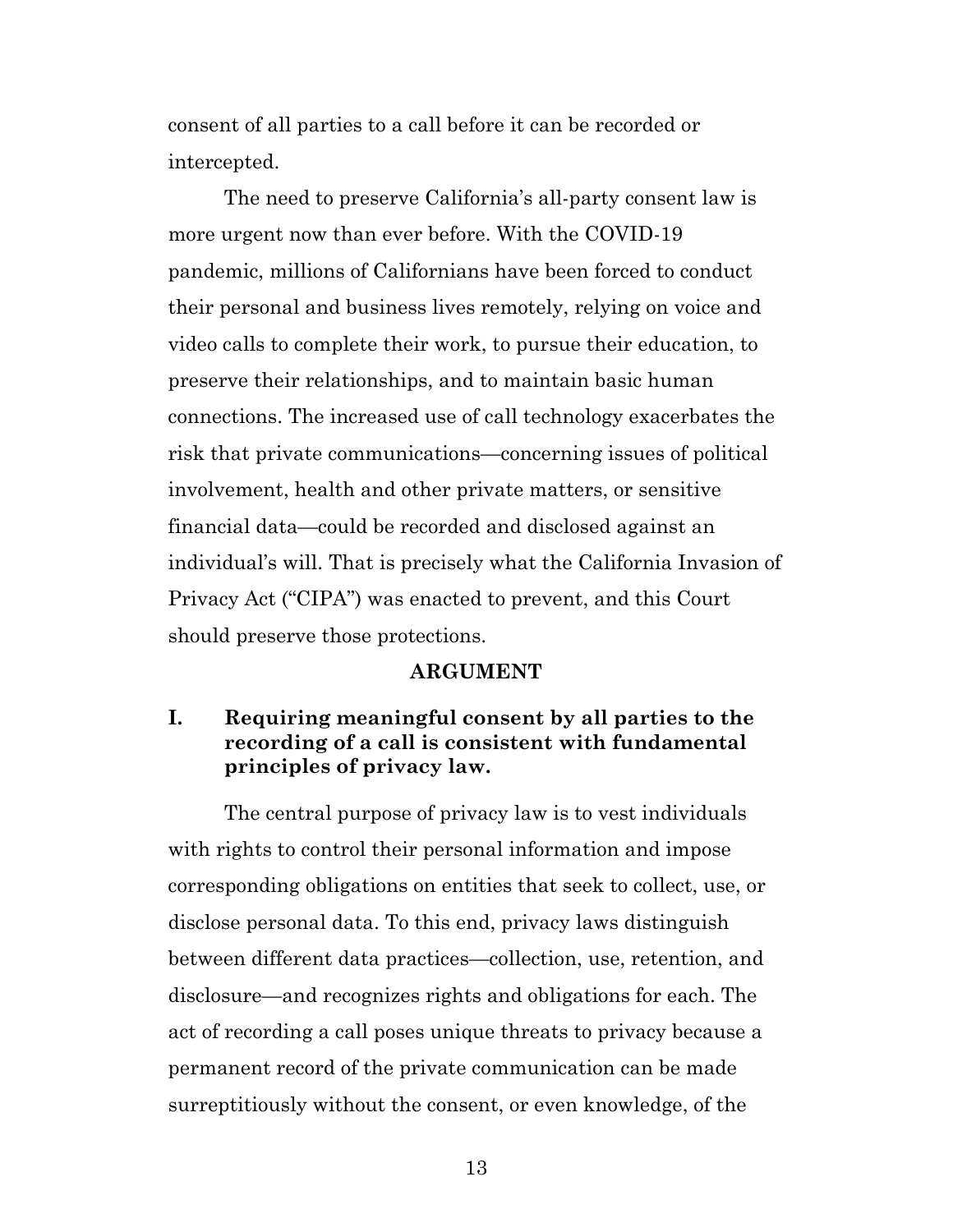caller. The recorder could then retain and disclose the contents of that private communication without the consent of the caller. Indeed, that is the purpose of recording a call. In response to this threat to privacy, California has required that all parties must consent to the recording of a private call. That is because consent to participate in a call is inherent in carrying out a call, but consent to record a call is not. The lower court's ruling turns California into a one-party consent state by inferring consent to record a call from consent to participate in a call.

The right of individuals to control personal information and the obligation of information collectors to limit collection, absent meaningful consent, have been important elements of the right to privacy ever since future U.S. Supreme Court Justice Louis Brandeis and attorney Samuel Warren published *The Right to Privacy* in 1890. At the close of the nineteenth century, technological advances had made it easier than ever before to record and distribute personal information. Samuel D. Warren & Louis D. Brandeis, *The Right to Privacy*, 4 Harv. L. Rev. 193, 195 (1890). The confluence of new technology and newspaper business models that relied on printing gossip led to an explosion in the collection and publication of individuals' private images and other information. *Id*. Warren and Brandeis were particularly concerned about the surreptitious recording of an individual's image without their consent, *Id.* at 211, but the recent invention of audio recording devices was surely on their minds when they proclaimed that "numerous mechanical devices threaten to make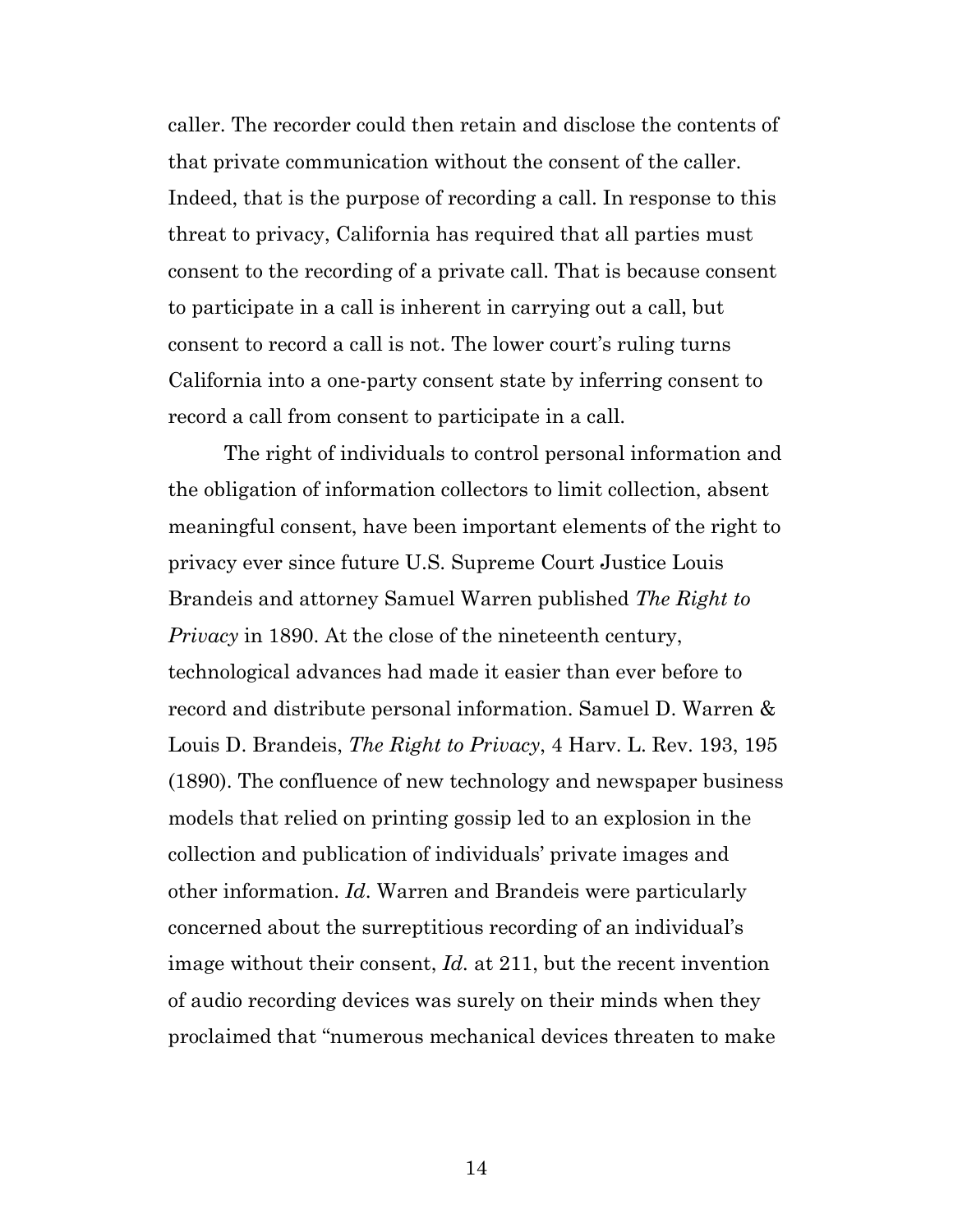good the prediction that 'what is whispered in the closet shall be proclaimed from the house-tops.'" *Id*. at 195.

According to Warren and Brandeis, the solution to the problem of surreptitious recording, from a legal perspective, was to recognize in "each individual the right of determining . . . to what extent his thoughts, sentiments, and emotions shall be communicated to others." *Id*. at 198. To that end, personal information could only be distributed as far as an individual had consented. *Id*. at 199, 218. Importantly, this early articulation of the right to privacy recognized a distinction between consent to observe a person in public or receive a communication and consent to create a record or to publicize the contents of a communication; consent to the former did not entail consent to the latter.

Proliferation of computer technology in the 1960s brought a renewed interest in establishing privacy protections. The pioneers of modern privacy law rightly predicted that computers would enable governments and companies to collect and store records on individuals on a scale never before seen. Legal scholars, legislatures, and courts responded by recognizing the right to privacy as a set of rights and corresponding obligations that could only be waived through consent. In 1967, Alan Westin defined privacy in a way that informed the next several decades of privacy scholarship and legislation. According to Westin, privacy was "the claim of individuals, groups, or institutions to determine for themselves when, how, and to what extent information about them is communicated to others." Alan Westin,

15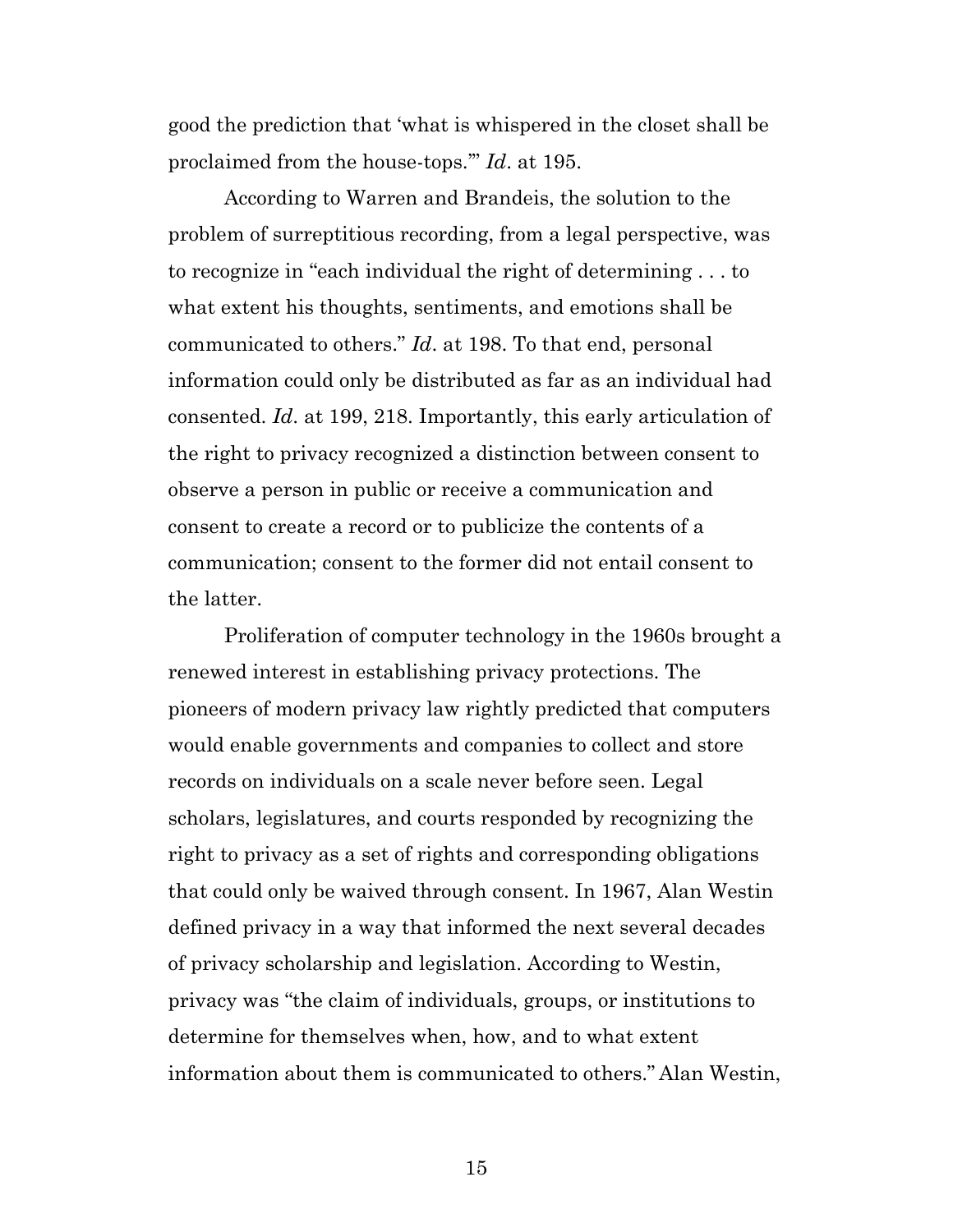*Privacy and Freedom* 5 (1967). Westin also wrote that "the first principle for controlling information in a data-stream society" was to recognize that "consent to reveal information to a particular person or agency for a particular purpose is not consent to the circulation of that information to all, nor to its use for other purposes." Alan Westin, *Science, Privacy, and Freedom: Issues and Proposals for the 1970s, Part II*, 66 Colum. L. Rev. 1205, 1211 (1966). He warned that failure to recognize this principle of consent would cause "serious problems of privacy [to] arise in the future." *Id*. The same year that Westin published his groundbreaking book—and the U.S. Supreme Court determined that individuals have a right to privacy in their telephone conversations, *Katz v. United States*, 389 U.S. 347 (1967)—the California Legislature passed the CIPA.

The formulations of privacy developed in the 1960s were codified in the early 1970s in the Fair Information Practices ("FIPs"), which identified individual rights to control personal information and obligations for data collectors. *See* U.S. Dep't of Health, Education, & Welfare, *Records, Computers and the Rights of Citizens* (1973) (citing Westin's work throughout). The FIPs distinguish between the collection, use, retention, and disclosure of personal information, and assign rights and obligations for each. *See* Anita L. Allen & Marc Rotenberg, *Privacy Law & Society* 756-57 (3d Ed. 2016). An individual must consent to a data practice to effect a waiver of their privacy right. *Id*. at 757. Many federal and state privacy statutes implement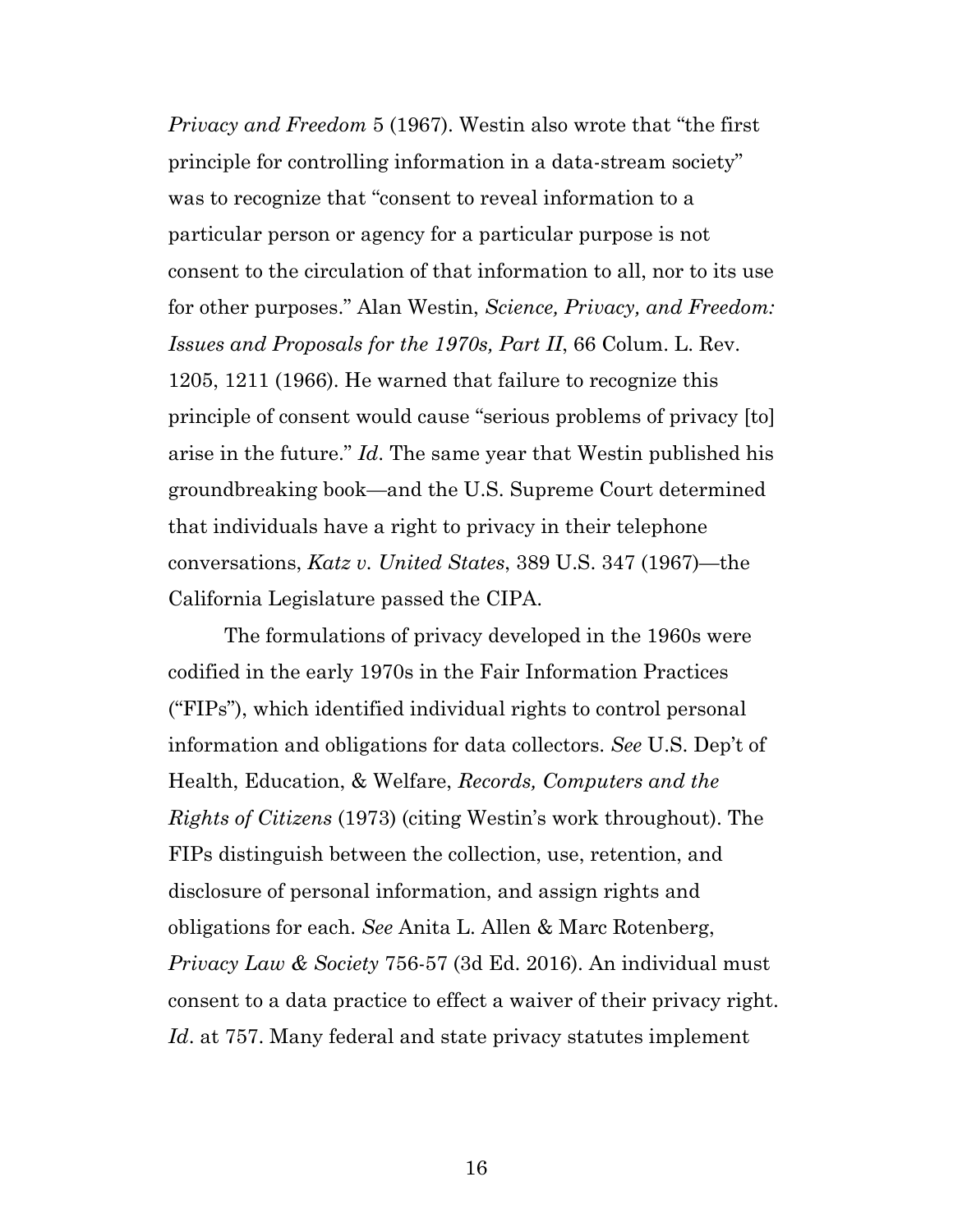aspects of the FIPs, including the California Consumer Protection Act, Cal. Civ. Code § 1798.100, *et seq*.

While notice and choice is not a faithful implementation of the FIPs, Allen & Rotenberg, *supra*, at 757—nor is it a sufficient mechanism to protect privacy online, *see* Neil Richards & Woodrow Hartzog, *The Pathologies of Digital Consent*, 96 Wash. U. L. Rev. 1461 (2019)—the Federal Trade Commission's explanation of notice as a *minimum* requirement for consent is useful in the context of call privacy. Fed. Trade Comm'n, *Privacy Online* 7 (1998).<sup>[3](#page-16-0)</sup> According to the FTC, "[w]ithout notice, a consumer cannot make an informed decision as to whether and to what extent to disclose personal information." *Id*. The FTC notes that an individual's consent to a particular data collection practice is "only meaningful when a consumer has notice of an entity's policies, and his or her rights with respect thereto." *Id*. Similarly, an individual cannot make an informed decision about what to say on a call, or whether to end the call, if they are not notified that their call will be recorded, retained, and used for other purposes—possibly against their interests.

Consent can only exist when an individual has a meaningful choice about whether their personal information is recorded, retained, disclosed, or used for other purposes. When use of a service is contingent on consent to a certain type of data collection, choice is coerced and consent is meaningless. Richards & Hartzog, *supra*, at 1468. Eliminating the all-party consent rule

<span id="page-16-0"></span>https://www.ftc.gov/sites/default/files/documents/reports/privacyonline-report-congress/priv-23a.pdf.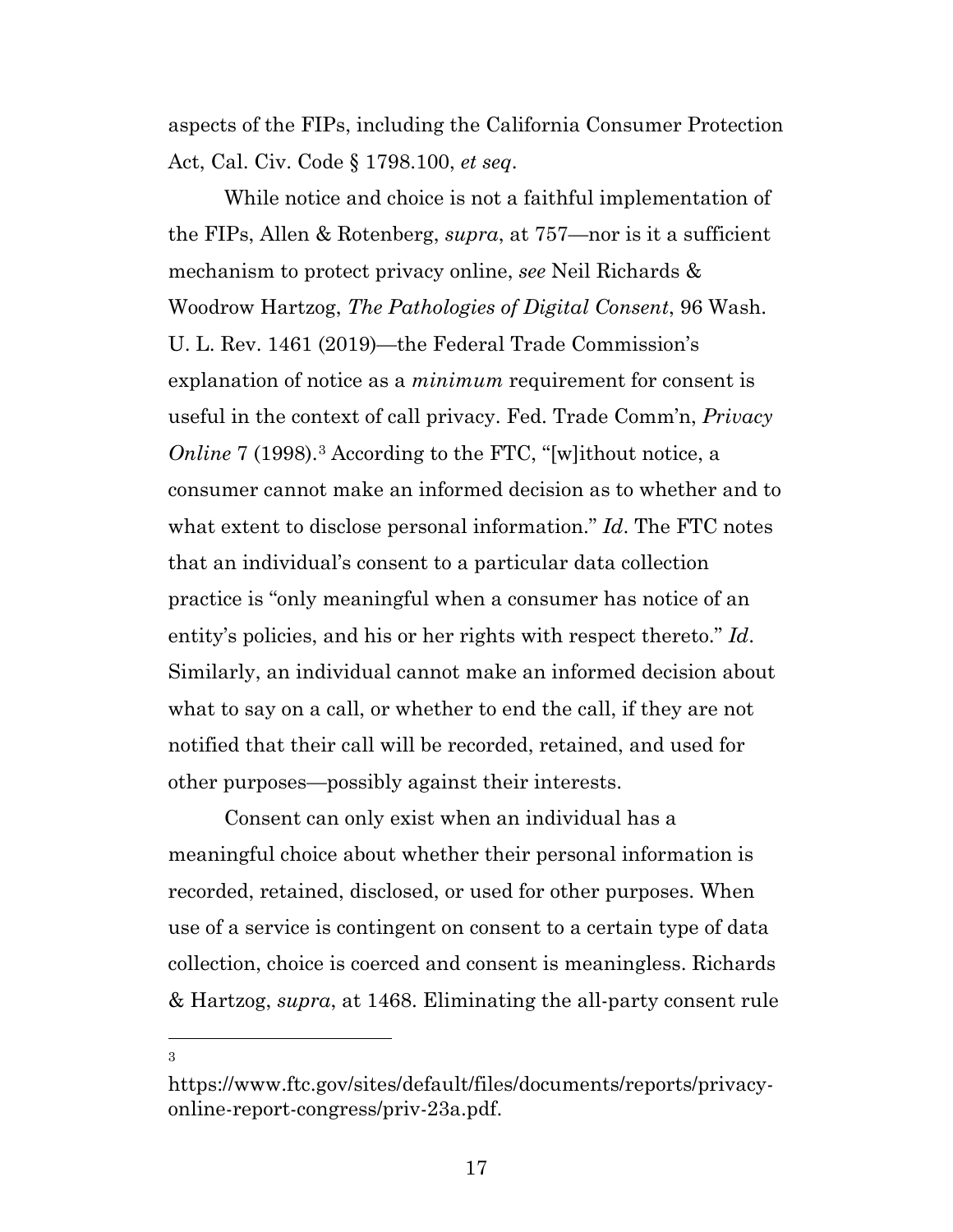in California would mean that consumers would be forced to choose between using call services and consenting to their recording—a coerced choice that obviates any consent.

Listening to a call and recording the call are fundamentally different from a privacy perspective, and so require separate consent. Without a recording of a call, parties have a limited ability to recall—and reveal—what was said. Whitfield Diffie & Susan Landau, *Privacy on the Line* 3 (2007). But "audio recordings and video tapes have changed the standards of evidence and opened the way for the repetition—sometimes to a very broad audience—of remarks that the utterer did not expect to be repeated." *Id*. Indeed, recordings are made because they can be replayed in the future. The contents may be played for a new audience, violating the utterer's right to control to whom their conversation is disclosed. Even if the contents are only replayed to the original party, they may reveal information the party did not catch the first time around, such as sensitive financial information. Both result in a loss of control for the caller who did not consent to the recording. Loss of control over whether and to whom a conversation is repeated implicates precisely the concerns at the center of privacy law; "loss of control is loss of privacy." *Id*. at 142. For these reasons, the California legislature prohibited the recording of a call absent consent.

Californians rely on video and audio calls now more than ever—and the only way to secure their privacy is by maintaining California's requirement that all parties consent to the recording of a call.

18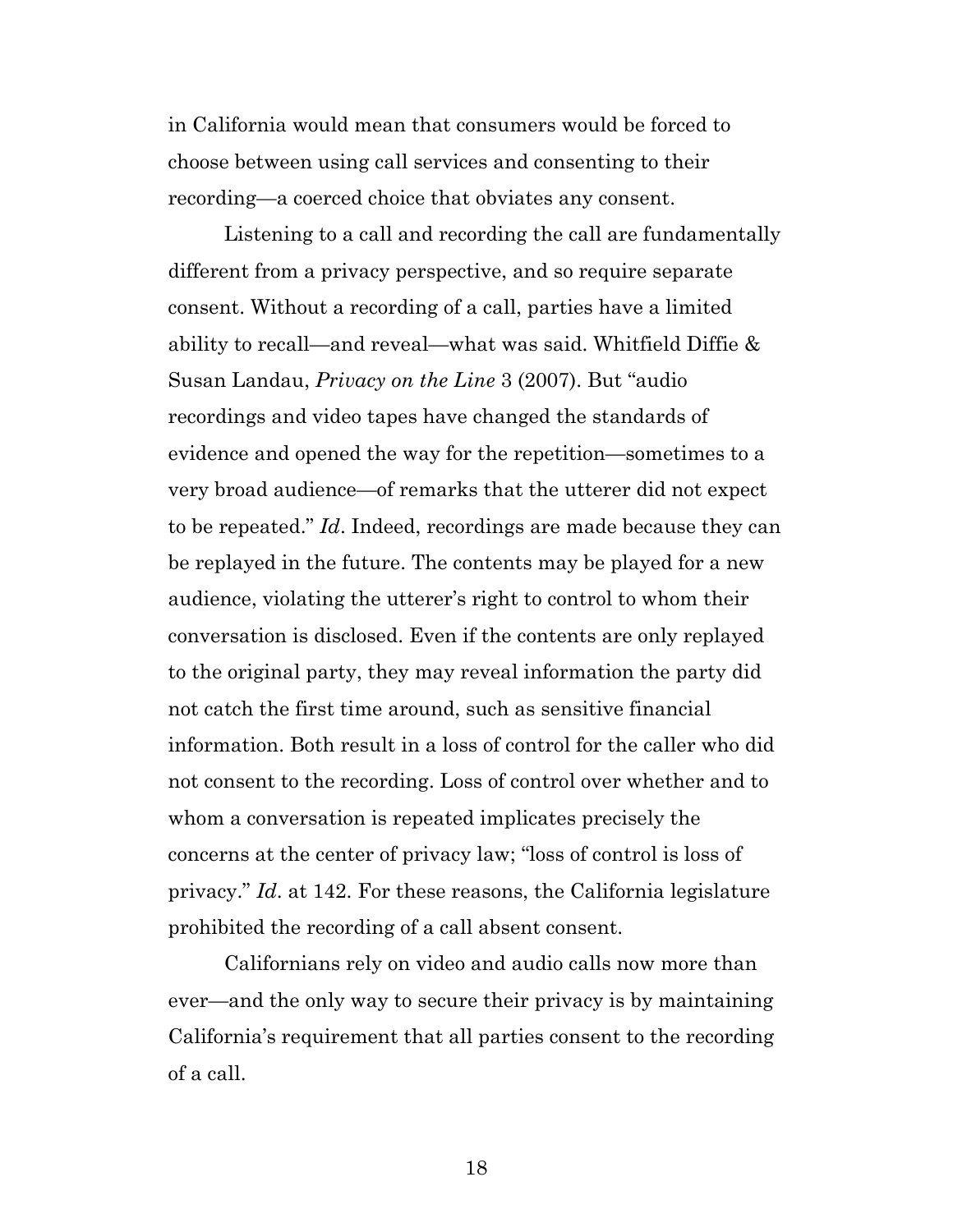**II. Phone and video calls have become more pervasive, and more personal, during the COVID-19 pandemic and are predicted to remain so in the future.**

The privacy of calls has never been more urgent an issue than it is today. COVID-19 has forced millions of California residents to conduct nearly all aspects of their lives remotely. The increased use of call technology has brought to the fore the risks inherent in a legal regime that does not require all parties to consent to the recording of a call.

Since the COVID-19 pandemic began, telephone calls have become a critical tool for family, friends, coworkers, and customers alike. In late March, Verizon reported 800 million wireless calls each weekday—twice as much call volume as the company fielded on a typical Mother's Day, the highest call volume day of the year. Verizon, *Verizon Delivers Network Reliability During COVID-19 While Accelerating 5G Deployments* (June 11, 2020).[4](#page-18-0) Verizon also reported a 38 percent spike in wireless minute use. Verizon, *Verizon's COVID-19 Network Reliability Report* (2020).[5](#page-18-1) AT&T, too, reported that cellular calls have risen 35 percent and Wi-Fi-based calls have nearly doubled. Cecilia Kang, *The Humble Phone Call Has Made a Comeback*, N.Y. Times (Apr. 9, 2020).[6](#page-18-2)

<span id="page-18-0"></span><sup>4</sup> https://www.verizon.com/about/news/how-americans-arespending-their-time-temporary-new-normal.

<span id="page-18-1"></span><sup>5</sup> https://www.verizon.com/about/sites/default/files/Network-Update-Stats-6112020.pdf.

<span id="page-18-2"></span><sup>6</sup> [https://www.nytimes.com/2020/04/09/technology/phone-calls](https://www.nytimes.com/2020/04/09/technology/phone-calls-voice-virus.html)[voice-virus.html.](https://www.nytimes.com/2020/04/09/technology/phone-calls-voice-virus.html)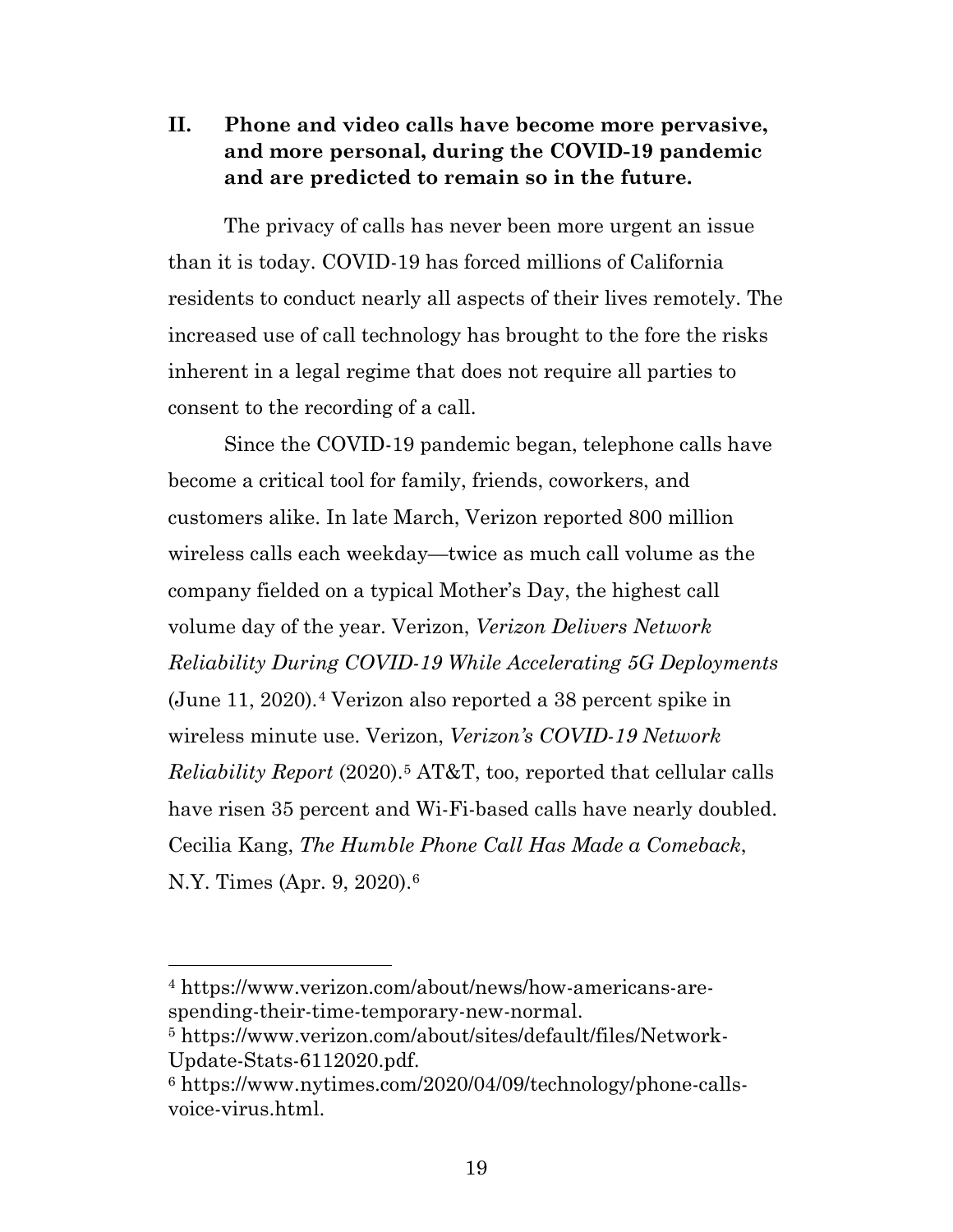Even the length of phone calls has increased. Verizon reports that calls during the pandemic are 33 percent longer than calls before the pandemic. Verizon, *Verizon Delivers Network Reliability During COVID-19 While Accelerating 5G Deployments* (June 11, 2020)*.* One previously phone-averse individual told the *Wall Street Journal* that she spends 45 minutes to 2 ½ hours on the phone with people she is close to, each of whom she has called 5 to 20 times. Katherine Bindley, *Call Me Anytime . . . No, Really, We're All Answering the Phone Again*, Wall St. J. (Mar. 26, 2020).[7](#page-19-0) In a recent Siena College Research Institute poll of New Yorkers about the coronavirus, calls designed to last 10 minutes instead lasted an average of 14 minutes because respondents, who are typically reluctant to both answer and stay on the phone, wanted to keep talking. Giovanni Russonello & Sarah Lyall, *Surprising Poll Results: People Are Now Happy to Pick Up the Phone*, N.Y. Times (Apr. 17, 2020).<sup>[8](#page-19-1)</sup> Some individuals have created walk-and-talk routines, incorporating long phone calls into daily walks outside. Kang, *supra*.

Phone calls have also become more intimate. Though polling calls are intended to be objective, Siena pollsters told the *New York Times* that many of the individuals who answered their calls went beyond answering polling questions and began talking about their personal lives and emotions, revealing private information like a recent job loss, and even crying. Russonello &

<span id="page-19-0"></span><sup>7</sup> [https://www.wsj.com/articles/call-me-anytimeno-really-were-all](https://www.wsj.com/articles/call-me-anytimeno-really-were-all-answering-the-phone-again-11585261816)[answering-the-phone-again-11585261816.](https://www.wsj.com/articles/call-me-anytimeno-really-were-all-answering-the-phone-again-11585261816)

<span id="page-19-1"></span><sup>8</sup> [https://www.nytimes.com/2020/04/17/us/politics/polling](https://www.nytimes.com/2020/04/17/us/politics/polling-coronavirus.html)[coronavirus.html.](https://www.nytimes.com/2020/04/17/us/politics/polling-coronavirus.html)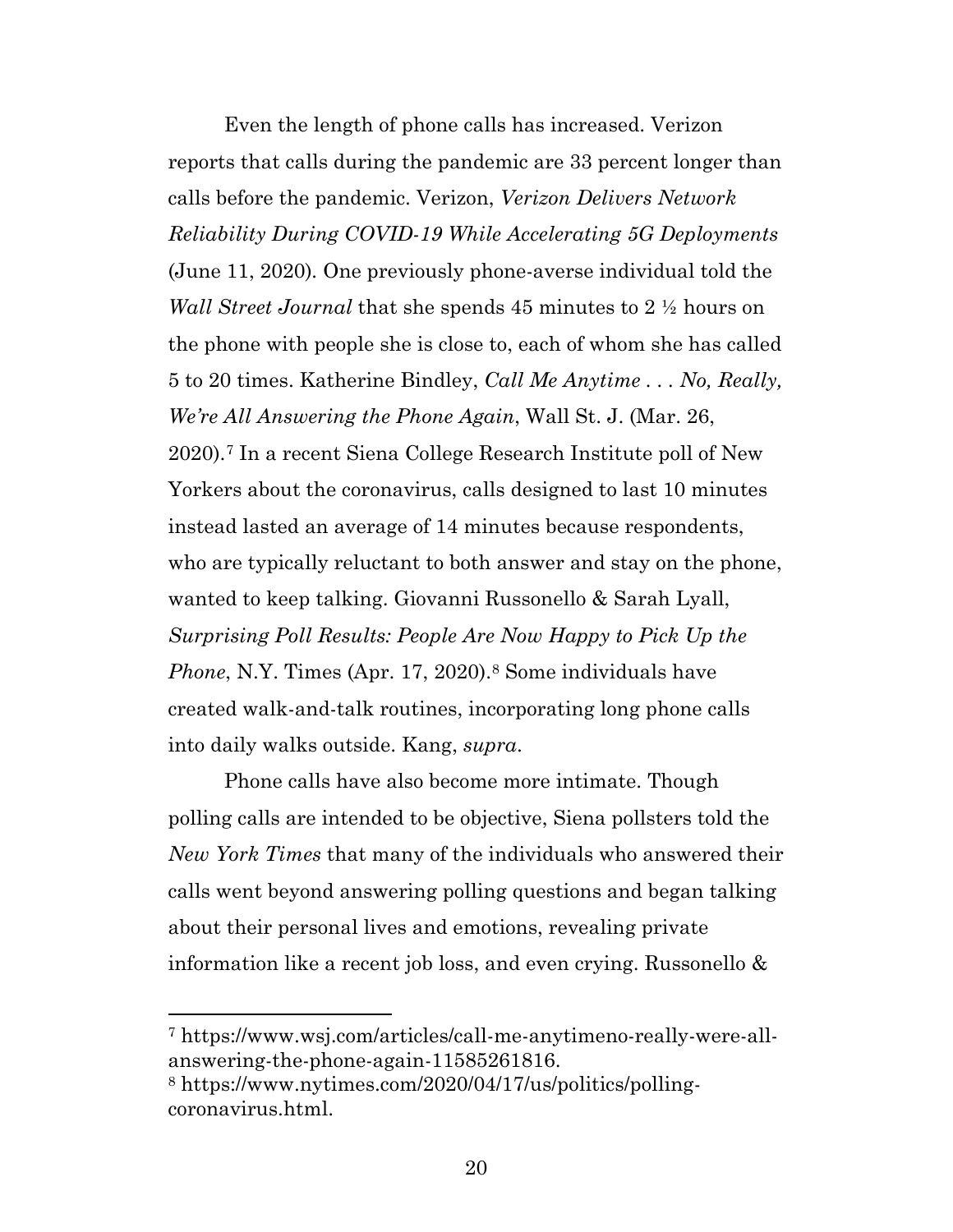Lyall, *supra.* When priests and deacons at a church in Louisiana began calling to check in on parishioners they could no longer see in person, the parishioners responded with details about their daily routines. Kang, *supra*. In the absence of face-to-face interactions, phone calls have become therapeutic. Many individuals who might normally tailor the content of their speech to whoever is on the other end of a call, are now treating friends, family, and even strangers as confidantes and likely would never suspect such calls, and their intimate disclosures, to be recorded.

Even more pervasive than telephone calls, and thereby even more susceptible to invasions of privacy, are video calls, or video chats. Such calls have become the default mode of communication in social, business, education, health, employment, religious, and government contexts. Compared to Q4 2019, downloads of Google Hangouts Meet in the U.S. increased 30-fold, Zoom downloads increased 14-fold, Microsoft Teams downloads increased 11-fold, and Houseparty downloads increased 8-fold. Lexi Sydow, *Video Conferencing Apps Surge from Coronavirus Impact*, App Annie (Mar. 30, 2020).[9](#page-20-0) Zoom in particular has seen unprecedented growth, experiencing a 574 percent surge in usage between February 17 and April 6, 2020. Macy Bayern, *Zoom Grew By 574% In Less Than Two Months, But Skype for Business Reigns Supreme*, Tech Repub. (Apr. 29, 2020).[10](#page-20-1)

<span id="page-20-0"></span><sup>9</sup> [https://www.appannie.com/en/insights/market-data/video](https://www.appannie.com/en/insights/market-data/video-conferencing-apps-surge-coronavirus/)[conferencing-apps-surge-coronavirus/.](https://www.appannie.com/en/insights/market-data/video-conferencing-apps-surge-coronavirus/)

<span id="page-20-1"></span><sup>10</sup> [https://www.techrepublic.com/article/zoom-grew-by-574-in-less](https://www.techrepublic.com/article/zoom-grew-by-574-in-less-than-two-months-but-skype-for-business-reigns-supreme/)[than-two-months-but-skype-for-business-reigns-supreme/.](https://www.techrepublic.com/article/zoom-grew-by-574-in-less-than-two-months-but-skype-for-business-reigns-supreme/)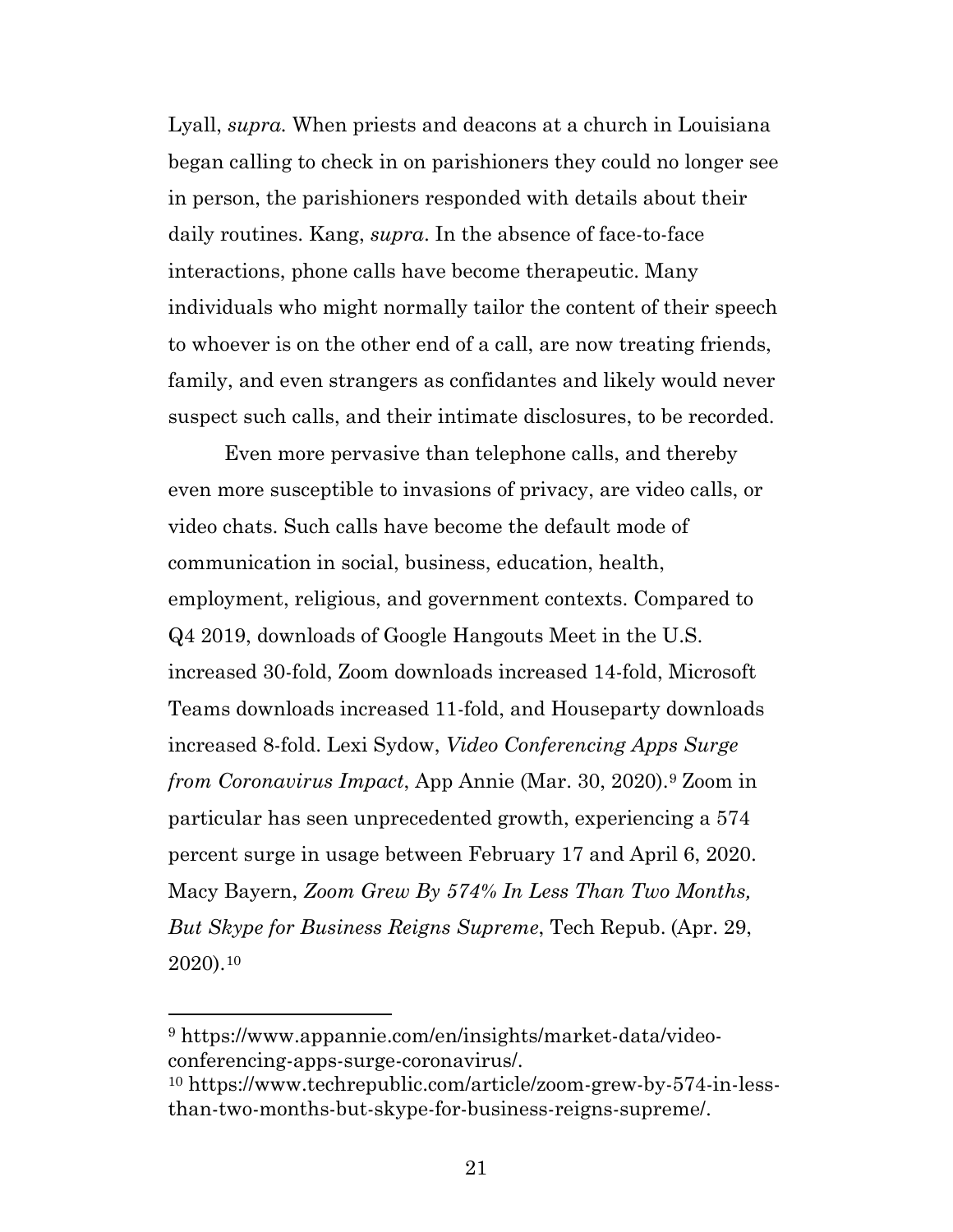Zoom, among other video chat platforms, pervades all aspects of life, so much so that the phrase "Zoom fatigue" has emerged to describe the mental exhaustion of spending hours per day on video calls. Julia Sklar, *'Zoom Fatigue' Is Taxing the Brain. Here's Why That Happens*, Nat'l Geographic (Apr. 24, 2020).[11](#page-21-0) This transition to virtual communication is exposing intimate conversations and private transactions to new risks of being recorded.

At least 62 percent of Americans have worked from home since the COVID-19 crisis began. Megan Brenan, *U.S. Workers Discovering Affinity for Remote Work*, Gallup (Apr. 3, 2020).[12](#page-21-1) But they are not just attending meetings on Zoom; with mass layoffs and furloughs happening across the country, many companies are firing employees over video calls, often on group calls that lack the privacy of a one-on-one meeting behind closed doors. One employee of the travel management company TripActions described seeing coworkers crying and panicking after she and about 100 others were laid off over what they called a painful and messy Zoom call. Biz Carson, *What It Feels Like to Be Laid Off on Zoom During This Crisis*, Protocol (Mar. 25, 2020).[13](#page-21-2) A little over one month later, Uber laid off 3,500 employees—14 percent of its

<span id="page-21-0"></span>[https://www.nationalgeographic.com/science/2020/04/coronavirus](https://www.nationalgeographic.com/science/2020/04/coronavirus-zoom-fatigue-is-taxing-the-brain-here-is-why-that-happens/#close)[zoom-fatigue-is-taxing-the-brain-here-is-why-that-](https://www.nationalgeographic.com/science/2020/04/coronavirus-zoom-fatigue-is-taxing-the-brain-here-is-why-that-happens/#close)

<span id="page-21-1"></span>[happens/#close.](https://www.nationalgeographic.com/science/2020/04/coronavirus-zoom-fatigue-is-taxing-the-brain-here-is-why-that-happens/#close)<br><sup>12</sup> [https://news.gallup.com/poll/306695/workers-discovering](https://news.gallup.com/poll/306695/workers-discovering-affinity-remote-work.aspx)[affinity-remote-work.aspx.](https://news.gallup.com/poll/306695/workers-discovering-affinity-remote-work.aspx)

<span id="page-21-2"></span><sup>13</sup> [https://www.protocol.com/coronavirus-tripactions-layoffs-on](https://www.protocol.com/coronavirus-tripactions-layoffs-on-zoom)[zoom.](https://www.protocol.com/coronavirus-tripactions-layoffs-on-zoom)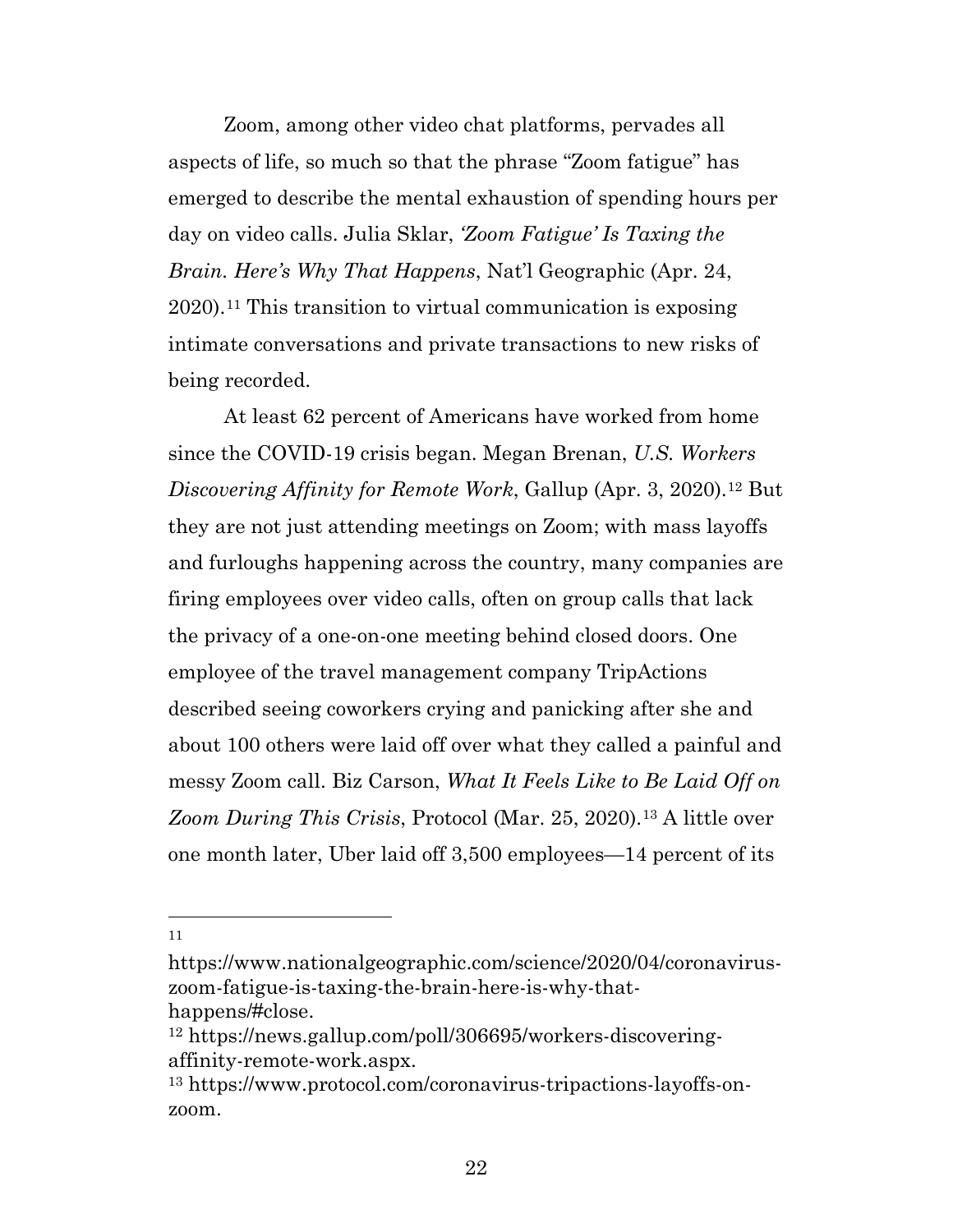workforce—over Zoom, Jack Kelly, *Uber Lays Off 3,500 Employees Over a Zoom Call*, Forbes (May 13, 2020),<sup>[14](#page-22-0)</sup> and Weight Watchers conducted numerous simultaneous Zoom calls across the country to terminate an undisclosed number of employees. Julie Creswell, *Mass Firing on Zoom Is Latest Sign of Weight Watchers Unrest*, N.Y. Times (May 22, 2020).[15](#page-22-1)

Several dating applications, including The League, Plenty of Fish, and Hinge, have begun offering video chat features. The League, *Say Goodbye to Bad First Dates, Say Hello to League Live* (2020);[16](#page-22-2) Carly Johannson, *What Is the Live! Feature on Plenty of Fish?* Latest Catch Blog (Mar. 24, 2020);<sup>[17](#page-22-3)</sup> Hinge Labs, *Video Chat Dating* (2020).[18](#page-22-4) Over one third of Hinge users went on a video date during one week in May. *Id.* Over half of those users talked for over an hour. *Id.* And the majority of Hinge users who have gone on video dates have said that they are likely to continue video dating after the pandemic. *Id.* Beyond dating, many couples are also getting married over Zoom, Zoe Schiffer, *Saying 'I Do' Over Zoom*, Verge (Apr. 1, 2020),<sup>[19](#page-22-5)</sup> while other couples are getting divorced by way of teleconference. Stephanie

<span id="page-22-0"></span><sup>14</sup> [https://www.forbes.com/sites/jackkelly/2020/05/13/uber-lays-off-](https://www.forbes.com/sites/jackkelly/2020/05/13/uber-lays-off-3500-employees-over-a-zoom-call-the-way-in-which-a-company-downsizes-its-staff-says-a-lot-about-the-organization/#7d35a3207251)[3500-employees-over-a-zoom-call-the-way-in-which-a-company](https://www.forbes.com/sites/jackkelly/2020/05/13/uber-lays-off-3500-employees-over-a-zoom-call-the-way-in-which-a-company-downsizes-its-staff-says-a-lot-about-the-organization/#7d35a3207251)[downsizes-its-staff-says-a-lot-about-the-](https://www.forbes.com/sites/jackkelly/2020/05/13/uber-lays-off-3500-employees-over-a-zoom-call-the-way-in-which-a-company-downsizes-its-staff-says-a-lot-about-the-organization/#7d35a3207251)

[organization/#7d35a3207251.](https://www.forbes.com/sites/jackkelly/2020/05/13/uber-lays-off-3500-employees-over-a-zoom-call-the-way-in-which-a-company-downsizes-its-staff-says-a-lot-about-the-organization/#7d35a3207251)

<span id="page-22-1"></span><sup>15</sup> [https://www.nytimes.com/2020/05/22/business/weight](https://www.nytimes.com/2020/05/22/business/weight-watchers-firings-zoom.html)[watchers-firings-zoom.html.](https://www.nytimes.com/2020/05/22/business/weight-watchers-firings-zoom.html)

<span id="page-22-2"></span><sup>16</sup> [https://www.theleague.com/league-live/#are-you-in.](https://www.theleague.com/league-live/#are-you-in)

<span id="page-22-3"></span><sup>17</sup> [https://blog.pof.com/2020/03/what-is-the-live-feature-on-plenty](https://blog.pof.com/2020/03/what-is-the-live-feature-on-plenty-of-fish/)[of-fish/.](https://blog.pof.com/2020/03/what-is-the-live-feature-on-plenty-of-fish/)

<span id="page-22-5"></span><span id="page-22-4"></span><sup>18</sup> [https://www.hingelabs.co/insights/video-chat-may-2020.](https://www.hingelabs.co/insights/video-chat-may-2020) <sup>19</sup> [https://www.theverge.com/2020/4/1/21202466/zoom-wedding](https://www.theverge.com/2020/4/1/21202466/zoom-wedding-coronavirus-covid-19-social-distance)[coronavirus-covid-19-social-distance.](https://www.theverge.com/2020/4/1/21202466/zoom-wedding-coronavirus-covid-19-social-distance)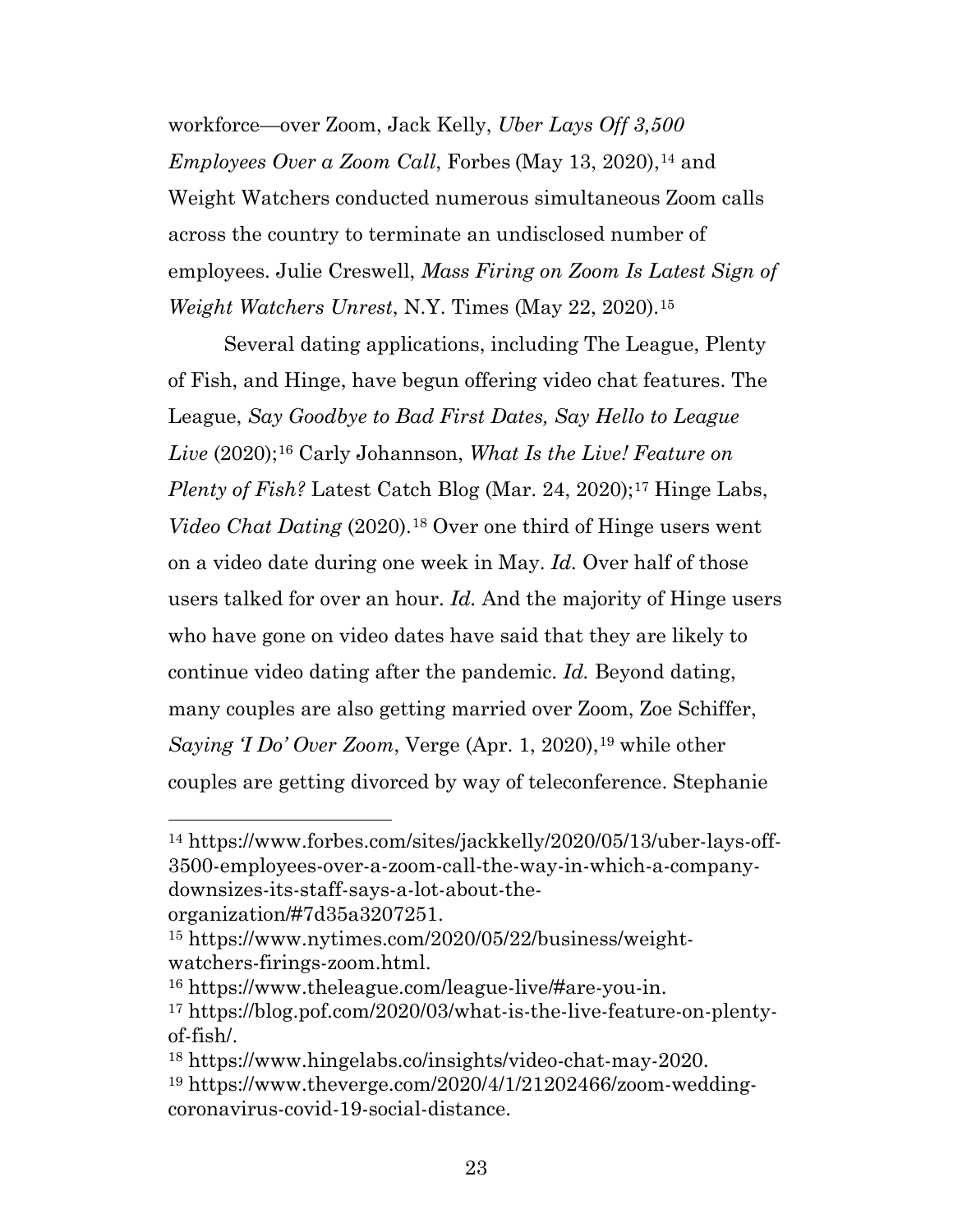Zimmerman, *Divorce Lawyers Say Technology Changes May Outlive the COVID-19 Pandemic*, ABA J. (June 11, 2020).[20](#page-23-0) Unlike face-to-face hearings and mediations sessions, virtual divorce proceedings, which could involve asset and child custody negotiations, are at higher risk of surreptitious recording by a party to the call.

Community organizing has moved virtual, too—and recording these calls without all-party consent can reveal individuals' sensitive political associations and opinions. In March, Amnesty International USA issued a digital activism toolkit, with tips for its 600 local and student chapters about "running effective and engaging online meetings." *See* Amnesty International, *Transitioning to Virtual Activism: Tips for Effective and Engaging Online Meetings*, Medium (Mar. 27, 2020).[21](#page-23-1) SwingLeft, a grassroots election strategy organization, has also published a toolkit for virtual organizing through Zoom and Google Meet. SwingLeft, *Virtual Organizing* (2020).<sup>[22](#page-23-2)</sup> Since March 10, 2020, the gun control advocacy campaign March for Our Lives has held weekly Zoom meetings, often with "celebrity" guests and sometimes amassing more than 1,000 participants. Talib Visram, *Can You Keep an Activist Campaign Running During a Pandemic? March for Our Lives Is Trying*, Fast

<span id="page-23-0"></span><sup>20</sup> [https://www.abajournal.com/web/article/divorce-in-the-time-of](https://www.abajournal.com/web/article/divorce-in-the-time-of-coronavirus-attorneys-say-tech-changes-may-outlive-the-pandemic)[coronavirus-attorneys-say-tech-changes-may-outlive-the](https://www.abajournal.com/web/article/divorce-in-the-time-of-coronavirus-attorneys-say-tech-changes-may-outlive-the-pandemic)[pandemic.](https://www.abajournal.com/web/article/divorce-in-the-time-of-coronavirus-attorneys-say-tech-changes-may-outlive-the-pandemic)

<span id="page-23-1"></span><sup>21</sup> [https://medium.com/@amnestyusa/transitioning-to-virtual](https://medium.com/@amnestyusa/transitioning-to-virtual-activism-tips-for-effective-and-engaging-online-meetings-f363122a8f40)[activism-tips-for-effective-and-engaging-online-meetings](https://medium.com/@amnestyusa/transitioning-to-virtual-activism-tips-for-effective-and-engaging-online-meetings-f363122a8f40)[f363122a8f40.](https://medium.com/@amnestyusa/transitioning-to-virtual-activism-tips-for-effective-and-engaging-online-meetings-f363122a8f40)

<span id="page-23-2"></span><sup>22</sup> [https://swingleft.org/p/virtual-organizing.](https://swingleft.org/p/virtual-organizing)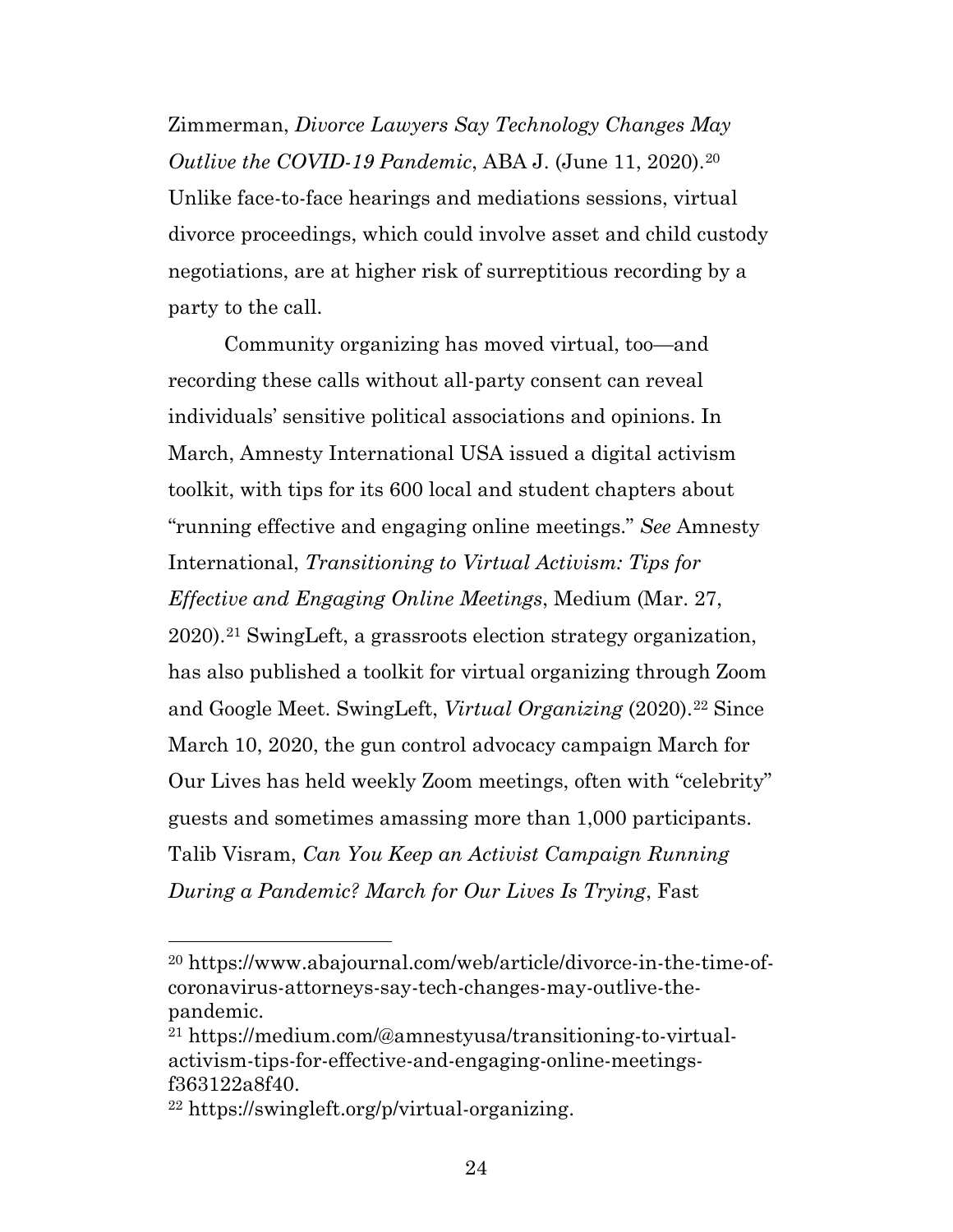Company (Apr. 29, 2020).[23](#page-24-0) Black Lives Matter is planning to hold a virtual convention in August. Aaron Morrison, *Black Lives Matter Movement Plans Virtual National Convention*, Time (July 1, 2020).[24](#page-24-1)

Online organizing meetings are particularly vulnerable to surreptitious recording by parties to a call because regulating attendance and identifying participants can be difficult in a virtual setting, especially in large meetings and for organizations lacking experience in digital activism. The risks to privacy and free speech in the online organizing context are especially relevant in light of law enforcement's history of infiltrating protests and spying on reporters and activists. *See, e.g.*, Ryan Grim & Jon Schwarz, *A Short History of U.S. Law Enforcement Infiltrating Protests*, Intercept (June 2, 2020)[;25](#page-24-2) Wendi C. Thomas, *The Police Have Been Spying On Black Reporters and Activists for Years. I Know Because I'm One of Them*, ProPublica (June 9, 2020);[26](#page-24-3) Sam Levin, *Los Angeles Police Spied On Anti-Trump Protesters*, Guardian (July 19, 2019).<sup>[27](#page-24-4)</sup> The possibility of

<span id="page-24-0"></span><sup>23</sup> [https://www.fastcompany.com/90496668/can-you-keep-an](https://www.fastcompany.com/90496668/can-you-keep-an-activist-campaign-running-during-a-pandemic-march-for-our-lives-is-trying)[activist-campaign-running-during-a-pandemic-march-for-our](https://www.fastcompany.com/90496668/can-you-keep-an-activist-campaign-running-during-a-pandemic-march-for-our-lives-is-trying)[lives-is-trying.](https://www.fastcompany.com/90496668/can-you-keep-an-activist-campaign-running-during-a-pandemic-march-for-our-lives-is-trying)

<span id="page-24-1"></span><sup>24</sup> [https://time.com/5862462/black-lives-matter-national](https://time.com/5862462/black-lives-matter-national-convention/)[convention/.](https://time.com/5862462/black-lives-matter-national-convention/)

<span id="page-24-2"></span><sup>25</sup> [https://theintercept.com/2020/06/02/history-united-states](https://theintercept.com/2020/06/02/history-united-states-government-infiltration-protests/)[government-infiltration-protests/.](https://theintercept.com/2020/06/02/history-united-states-government-infiltration-protests/)

<span id="page-24-3"></span><sup>26</sup> [https://www.propublica.org/article/the-police-have-been-spying](https://www.propublica.org/article/the-police-have-been-spying-on-black-reporters-and-activists-for-years-i-know-because-im-one-of-them)[on-black-reporters-and-activists-for-years-i-know-because-im-one](https://www.propublica.org/article/the-police-have-been-spying-on-black-reporters-and-activists-for-years-i-know-because-im-one-of-them)[of-them.](https://www.propublica.org/article/the-police-have-been-spying-on-black-reporters-and-activists-for-years-i-know-because-im-one-of-them)

<span id="page-24-4"></span><sup>27</sup> [https://www.theguardian.com/us-news/2019/jul/19/los-angeles](https://www.theguardian.com/us-news/2019/jul/19/los-angeles-police-informant-anti-trump-activist-protest)[police-informant-anti-trump-activist-protest.](https://www.theguardian.com/us-news/2019/jul/19/los-angeles-police-informant-anti-trump-activist-protest)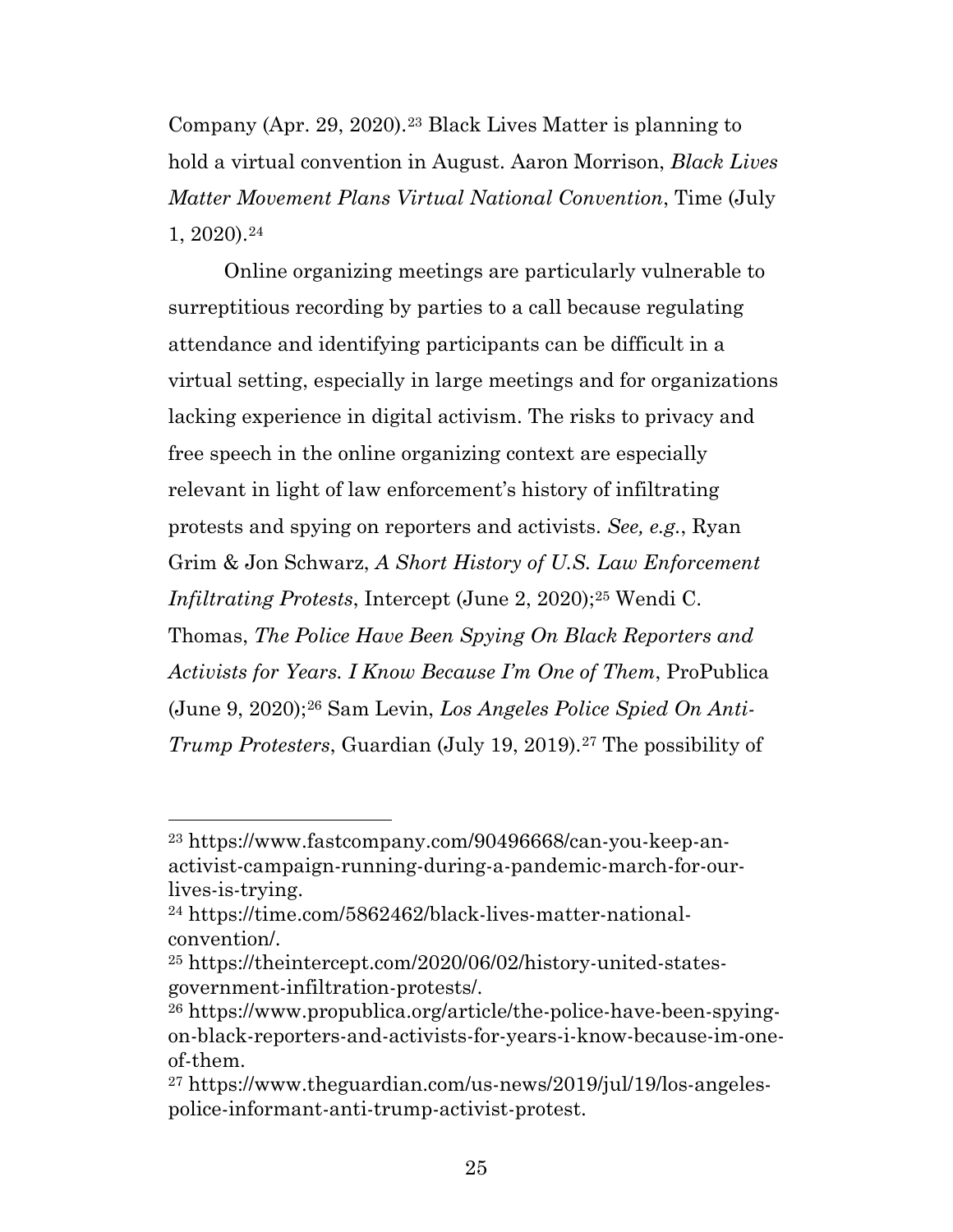being recorded may chill the free speech of meeting participants, or lead them to forego associating altogether.

Privacy is also at risk in the health context. While surreptitious recording would be difficult in a face-to-face setting, tens of thousands of appointments are now happening through virtual calls. McKinsey reports that providers are seeing 50 to 175 times more patients through telehealth than they were prior to the pandemic. Oleg Bestsenny, et al., *Telehealth: A Quarter-Trillion-Dollar Post-COVID-19 Reality?* McKinsey & Co. (May 29, 2020).[28](#page-25-0) And this growth in virtual services includes therapy, which may involve especially intimate disclosures. Furthermore, while the Health Insurance Portability and Accountability Act of 1996 (HIPAA) normally protects the privacy of medical visits, the U.S. Department of Health & Human Services released a notification on March 30, 2020, that states in relevant part:

A covered health care provider that wants to use audio or video communication technology to provide telehealth to patients during the COVID-19 nationwide public health emergency can use any nonpublic facing remote communication product that is available to communicate with patients. [The Office for Civil Rights] is exercising its enforcement discretion to not impose penalties for noncompliance with the HIPAA Rule in connection with the good faith provision of telehealth using such non-public facing audio or video communication products.

U.S. Dep't of Health & Human Servs., *Notification of Enforcement Discretion for Telehealth Remote Communications* 

<span id="page-25-0"></span><sup>28</sup> [https://www.mckinsey.com/industries/healthcare-systems-and](https://www.mckinsey.com/industries/healthcare-systems-and-services/our-insights/telehealth-a-quarter-trillion-dollar-post-covid-19-reality)[services/our-insights/telehealth-a-quarter-trillion-dollar-post](https://www.mckinsey.com/industries/healthcare-systems-and-services/our-insights/telehealth-a-quarter-trillion-dollar-post-covid-19-reality)[covid-19-reality#.](https://www.mckinsey.com/industries/healthcare-systems-and-services/our-insights/telehealth-a-quarter-trillion-dollar-post-covid-19-reality)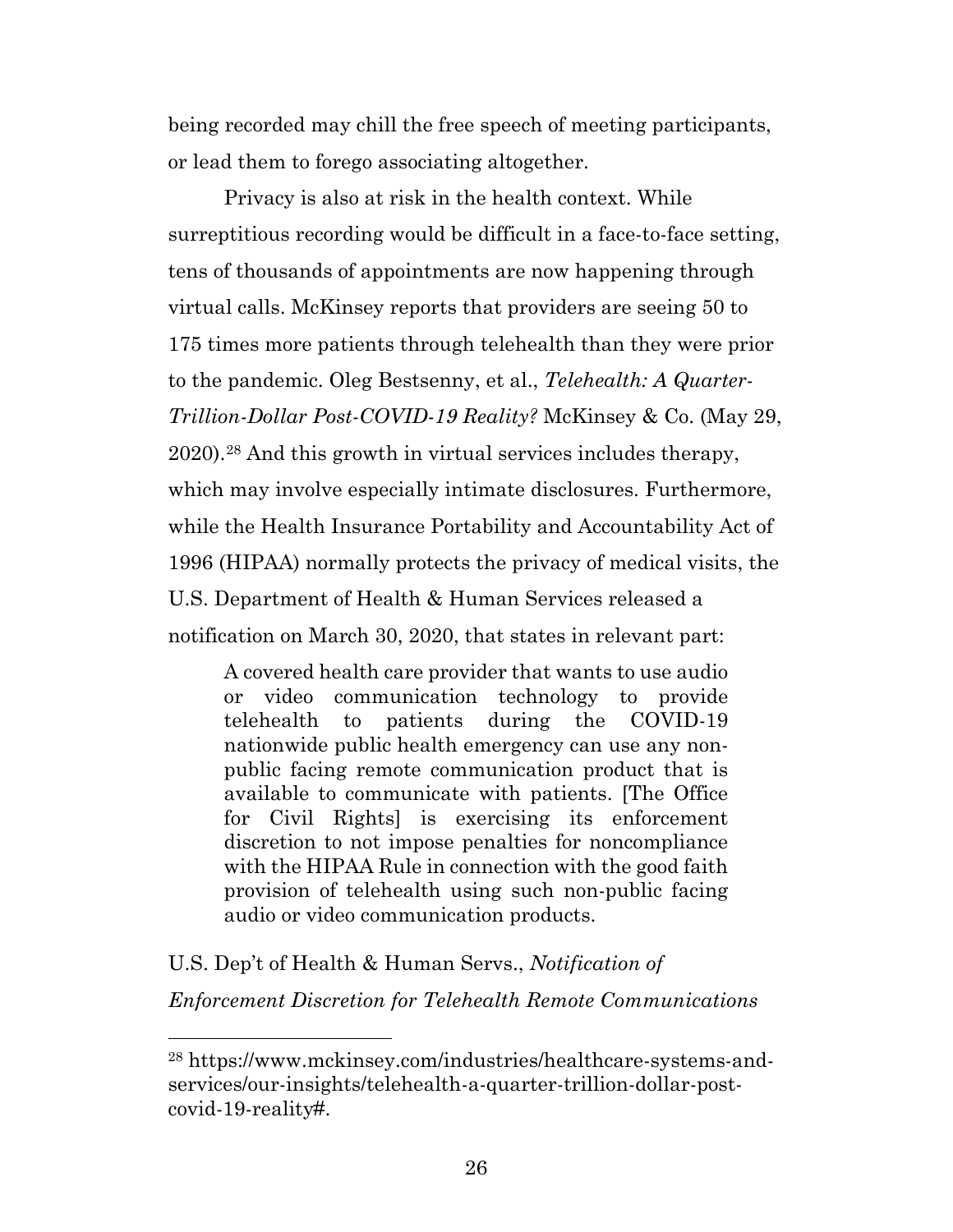*During the COVID-19 Nationwide Public Health Emergency* (Mar. 30, 2020).[29](#page-26-0) This means that health services can now be delivered via platforms like Zoom, which facilitate recording but might not ensure meaningful consent of other call participants.

Surreptitious recording of medical visits can also target physicians. Though patients may want to record visits to help remember recommended medications or treatment instructions, others may record with malpractice in mind. The risk of such surreptitious recording could undermine physician-patient trust and the free flow of important information.

Students are also particularly vulnerable to the privacy risks associated with call recording. In addition to attending class on videoconferencing platforms, many college students are now subject to virtual exam proctoring. As of April 2020, 54 percent of institutions were using remote proctoring and another 23 percent were planning on or considering using such technology in the future. Susan Grajek, *EDUCAUSE COVID-19 QuickPoll Results: Grading and Proctoring*, Educause Rev. (Apr. 10, 2020).[30](#page-26-1) Over 60% of institutions that used remote proctoring engaged in some form of video surveillance. *Id.* While proctors are tasked with using videoconferencing platforms to monitor students' surroundings and behavior to detect cheating, they often see more than what is necessary to their job. For instance, a student

<span id="page-26-0"></span><sup>29</sup> [https://www.hhs.gov/hipaa/for-professionals/special](https://www.hhs.gov/hipaa/for-professionals/special-topics/emergency-preparedness/notification-enforcement-discretion-telehealth/index.html)[topics/emergency-preparedness/notification-enforcement](https://www.hhs.gov/hipaa/for-professionals/special-topics/emergency-preparedness/notification-enforcement-discretion-telehealth/index.html)[discretion-telehealth/index.html.](https://www.hhs.gov/hipaa/for-professionals/special-topics/emergency-preparedness/notification-enforcement-discretion-telehealth/index.html)

<span id="page-26-1"></span><sup>30</sup> [https://er.educause.edu/blogs/2020/4/educause-covid-19](https://er.educause.edu/blogs/2020/4/educause-covid-19-quickpoll-results-grading-and-proctoring) [quickpoll-results-grading-and-proctoring.](https://er.educause.edu/blogs/2020/4/educause-covid-19-quickpoll-results-grading-and-proctoring)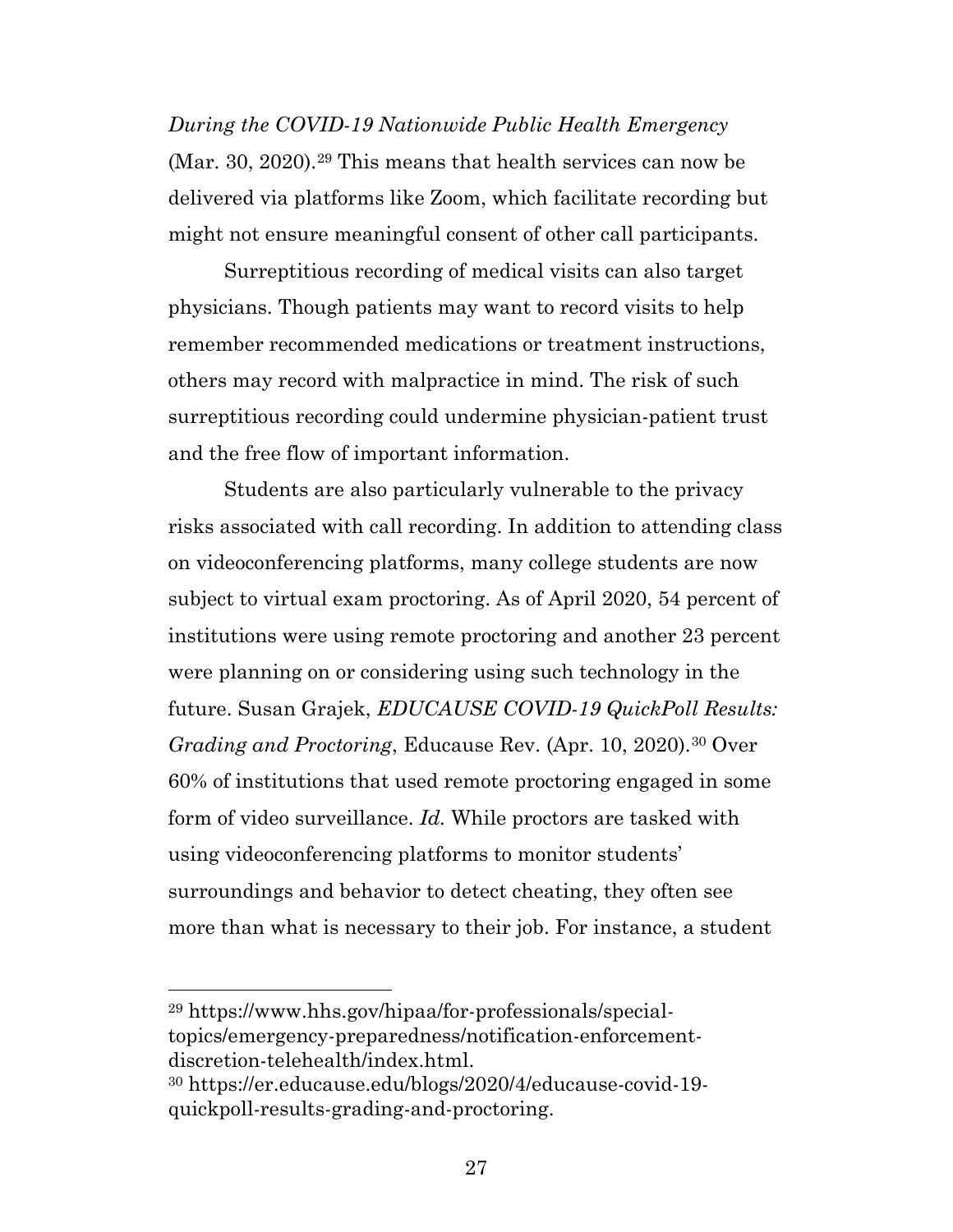at the University of Arizona who had a proctor watching him over Zoom at the end of the semester accidentally exposed his financial information to his proctor when a security question auto-filled with his credit card number. Monic Chin, *Exam Anxiety: How Remote Test-Proctoring Is Creeping Students Out*, Verge (Apr. 29, 2020).[31](#page-27-0) During a University of Florida student's statistics exam, her proctor witnessed her throw up into a wicker basket. Drew Harwell, *Mass School Closures in the Wake of the Coronavirus are Driving a New Wave of Student Surveillance*, Wash. Post (Apr. 1, 2020).<sup>[32](#page-27-1)</sup> Of particular concern in the context of surreptitious recording, many proctors are working from home, rather than in a supervised office. *Id.*

Given the almost overnight societal transition to videoconferencing, many people are not yet familiar with the technology, and "the applicability of [call recording] laws to videoconferencing may not be intuitive to all participants." Daniel Rozansky & Crystal Jones, *Consider Legal Ramifications Before Recording Video Calls*, Law 360 (Apr. 20, 2020).[33](#page-27-2) Indeed, "the ease with which a videoconference can be recorded without the use of third-party applications may lull one into recording the communication without even considering the legal ramifications." *Id.* Participants on a Zoom call, for instance, are only notified of recording by the appearance of a small red dot and the word

<span id="page-27-0"></span><sup>31</sup> [https://www.theverge.com/2020/4/29/21232777/examity-remote](https://www.theverge.com/2020/4/29/21232777/examity-remote-test-proctoring-online-class-education)[test-proctoring-online-class-education.](https://www.theverge.com/2020/4/29/21232777/examity-remote-test-proctoring-online-class-education)

<span id="page-27-1"></span><sup>32</sup> [https://www.washingtonpost.com/technology/2020/04/01/online](https://www.washingtonpost.com/technology/2020/04/01/online-proctoring-college-exams-coronavirus/)[proctoring-college-exams-coronavirus/.](https://www.washingtonpost.com/technology/2020/04/01/online-proctoring-college-exams-coronavirus/)

<span id="page-27-2"></span><sup>33</sup> [https://www.law360.com/articles/1264341/consider-legal](https://www.law360.com/articles/1264341/consider-legal-ramifications-before-recording-video-calls)[ramifications-before-recording-video-calls.](https://www.law360.com/articles/1264341/consider-legal-ramifications-before-recording-video-calls)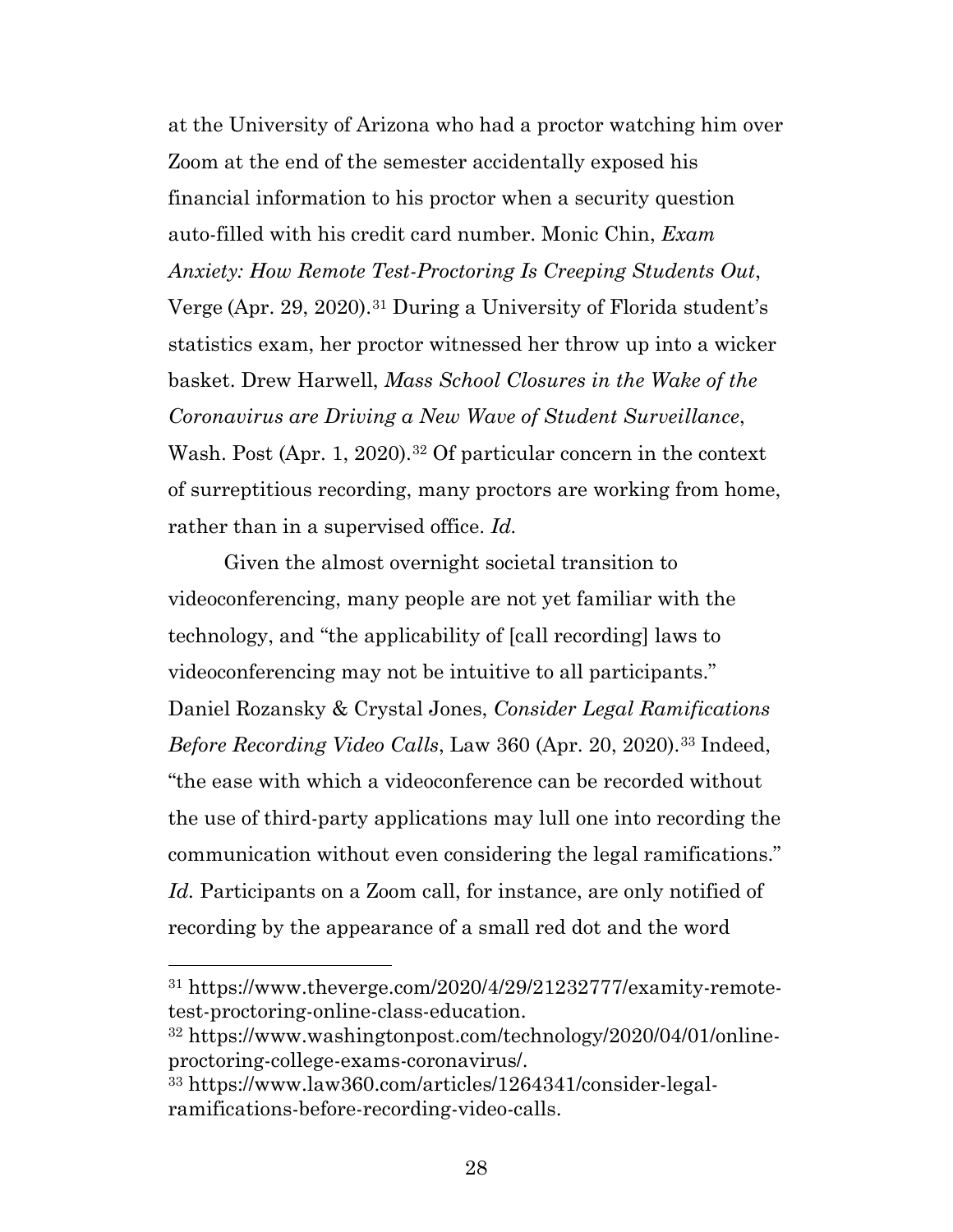"Recording . . ." at the top of their screens. Zoom Help Ctr., *Recording Notifications* (2020).[34](#page-28-0) Numerous third-party recording apps for phones and computers are available that will not notify other users that the call is being recorded. *See, e.g.,* Callnote, *Video Call Recorder* (2020);[35](#page-28-1) TechSmith Corp., *Screen Capture and Recording Software* (2020);[36](#page-28-2) Apowersoft Ltd., *Free Online Screen Recorder* (2020).[37](#page-28-3)

The risks to privacy from call recording are not likely to disappear after the pandemic. Though the COVID-19 crisis has caused a surge in both telephone and video calls, experts predict that walk-and-talk routines, telework, telehealth, online learning, and remote proctoring will continue long after it becomes safe to interact face-to-face. *See, e.g.,* Ronald Orol, *After the Pandemic, Teleconferencing and E-learning Could Be the New Normal*, Ctr. Int'l Governance Innovation (Apr. 2, 2020);<sup>[38](#page-28-4)</sup> Mohana Ravindranath, *Why Virtual Care Will Outlast the Pandemic*, Politico (June 12, 2020).<sup>[39](#page-28-5)</sup>

The California legislature sought to protect the privacy of private communications in CIPA, but the lower court's decision fatally undermines those protections. In order to ensure callers'

<span id="page-28-0"></span><sup>34</sup> [https://support.zoom.us/hc/en-us/articles/360000486746-](https://support.zoom.us/hc/en-us/articles/360000486746-Recording-Notifications) [Recording-Notifications.](https://support.zoom.us/hc/en-us/articles/360000486746-Recording-Notifications)

<span id="page-28-1"></span><sup>35</sup> [https://callnote.net/.](https://callnote.net/)

<span id="page-28-2"></span><sup>36</sup> [https://www.techsmith.com/screen-capture.html.](https://www.techsmith.com/screen-capture.html)

<span id="page-28-3"></span><sup>37</sup> [https://www.apowersoft.com/free-online-screen-recorder.](https://www.apowersoft.com/free-online-screen-recorder)

<span id="page-28-4"></span><sup>38</sup> [https://www.cigionline.org/articles/after-pandemic-](https://www.cigionline.org/articles/after-pandemic-teleconferencing-and-e-learning-could-be-new-normal)

<span id="page-28-5"></span>[teleconferencing-and-e-learning-could-be-new-normal.](https://www.cigionline.org/articles/after-pandemic-teleconferencing-and-e-learning-could-be-new-normal) 39 [https://www.politico.com/news/2020/06/12/telemedicine](https://www.politico.com/news/2020/06/12/telemedicine-coronavirus-pandemic-315919)[coronavirus-pandemic-315919.](https://www.politico.com/news/2020/06/12/telemedicine-coronavirus-pandemic-315919)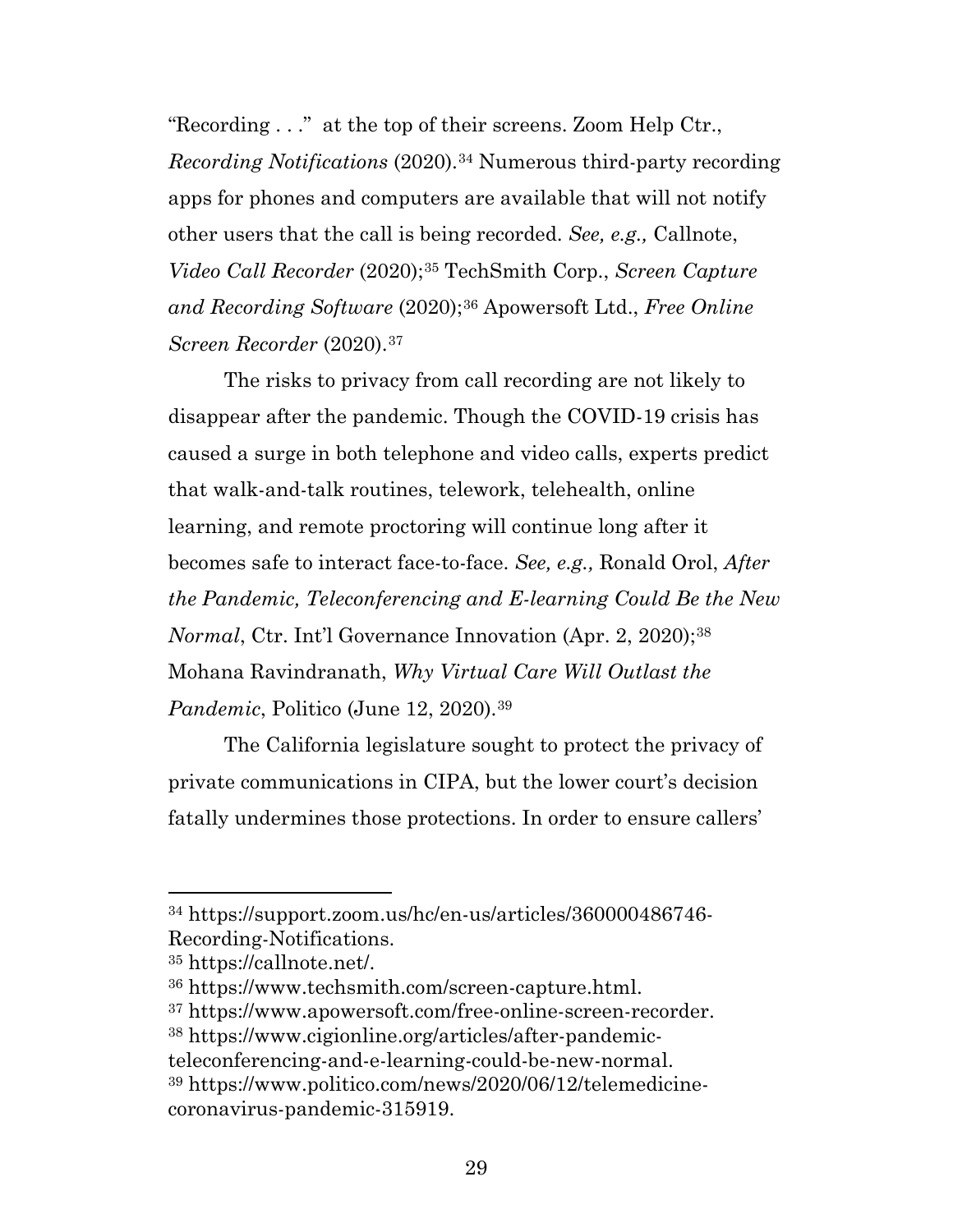privacy and uninhibited free speech, the lower court's decision should be reversed.

# **CONCLUSION**

*Amici* respectfully requests that this Court reverse the lower court's decision.

Respectfully submitted,

*/s/ Ignacio Hernández*  Ignacio Hernández (SBN 224417) CONSUMER FEDERATION OF CALIFORNIA ignacio@hernandezstrategy.com 555 Capitol Mall, Suite 480 Sacramento, CA 95814 Telephone: (415) 597-5700

Megan Iorio (PHV Pending) Alan Butler (SBN 281291) ELECTRONIC PRIVACY INFORMATION CENTER iorio@epic.org 1519 New Hampshire Avenue NW Washington, DC 20036 Telephone: (202) 483-1140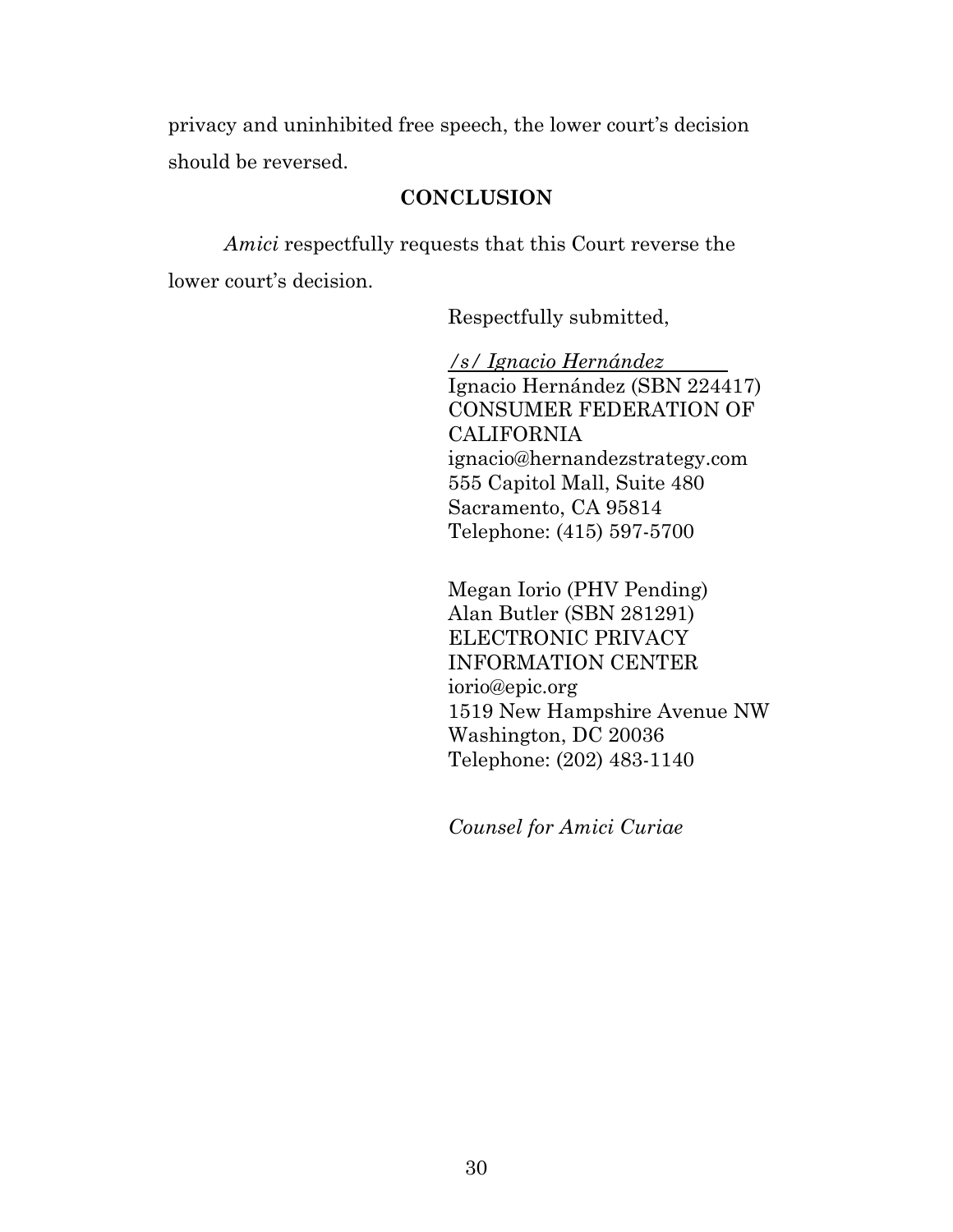# **CERTIFICATE OF COMPLIANCE**

Pursuant to California Rule of Court 8.520(c)(1), counsel for *amici* certify that this application and brief contain 5,008 words, excluding the sections enumerated at Rule 8.520(c)(3). The application and brief were prepared in 13-point Century Schoolbook font with 1.5 line spacing, 1-inch top and bottom margins, and 1.5-inch left and right margins.

Dated: July 20, 2020 Respectfully submitted,

*/s/ Ignacio Hernández*  Ignacio Hernández (SBN 224417) CONSUMER FEDERATION OF CALIFORNIA ignacio@hernandezstrategy.com 555 Capitol Mall, Suite 480 Sacramento, CA 95814 Telephone: (415) 597-5700

Megan Iorio (PHV Pending) Alan Butler (SBN 281291) ELECTRONIC PRIVACY INFORMATION CENTER iorio@epic.org 1519 New Hampshire Avenue NW Washington, DC 20036 Telephone: (202) 483-1140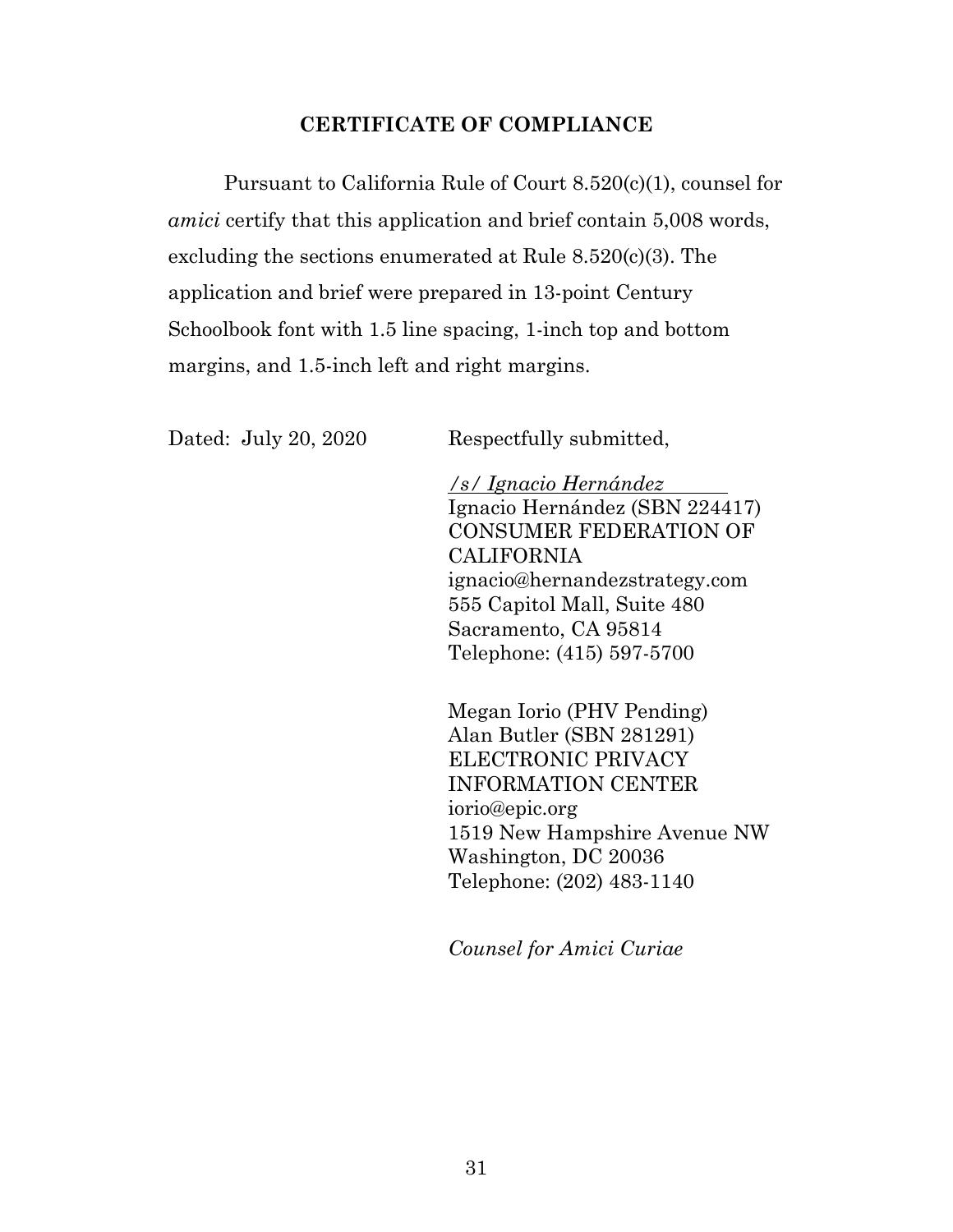### **PROOF OF SERVICE**

On July 20, 2020, I electronically served the document described below on the interested parties listed in the Service List that follows via TrueFiling on the TrueFiling website (tf3.truefiling.com).

# **APPLICATION TO FILE** *AMICUS CURIAE* **BRIEF AND BRIEF OF** *AMICI CURIAE* **CONSUMER ACTION, CONSUMER FEDERATION OF CALIFORNIA, AND THE ELECTRONIC PRIVACY INFORMATION CENTER SUPPORTING PETITIONER**

Dated: July 20, 2020 Respectfully submitted,

*/s/ Ignacio Hernández*  Ignacio Hernández (SBN 224417) CONSUMER FEDERATION OF CALIFORNIA ignacio@hernandezstrategy.com 555 Capitol Mall, Suite 480 Sacramento, CA 95814 Telephone: (415) 597-5700

Megan Iorio (PHV Pending) Alan Butler (SBN 281291) ELECTRONIC PRIVACY INFORMATION CENTER iorio@epic.org 1519 New Hampshire Avenue NW Washington, DC 20036 Telephone: (202) 483-1140